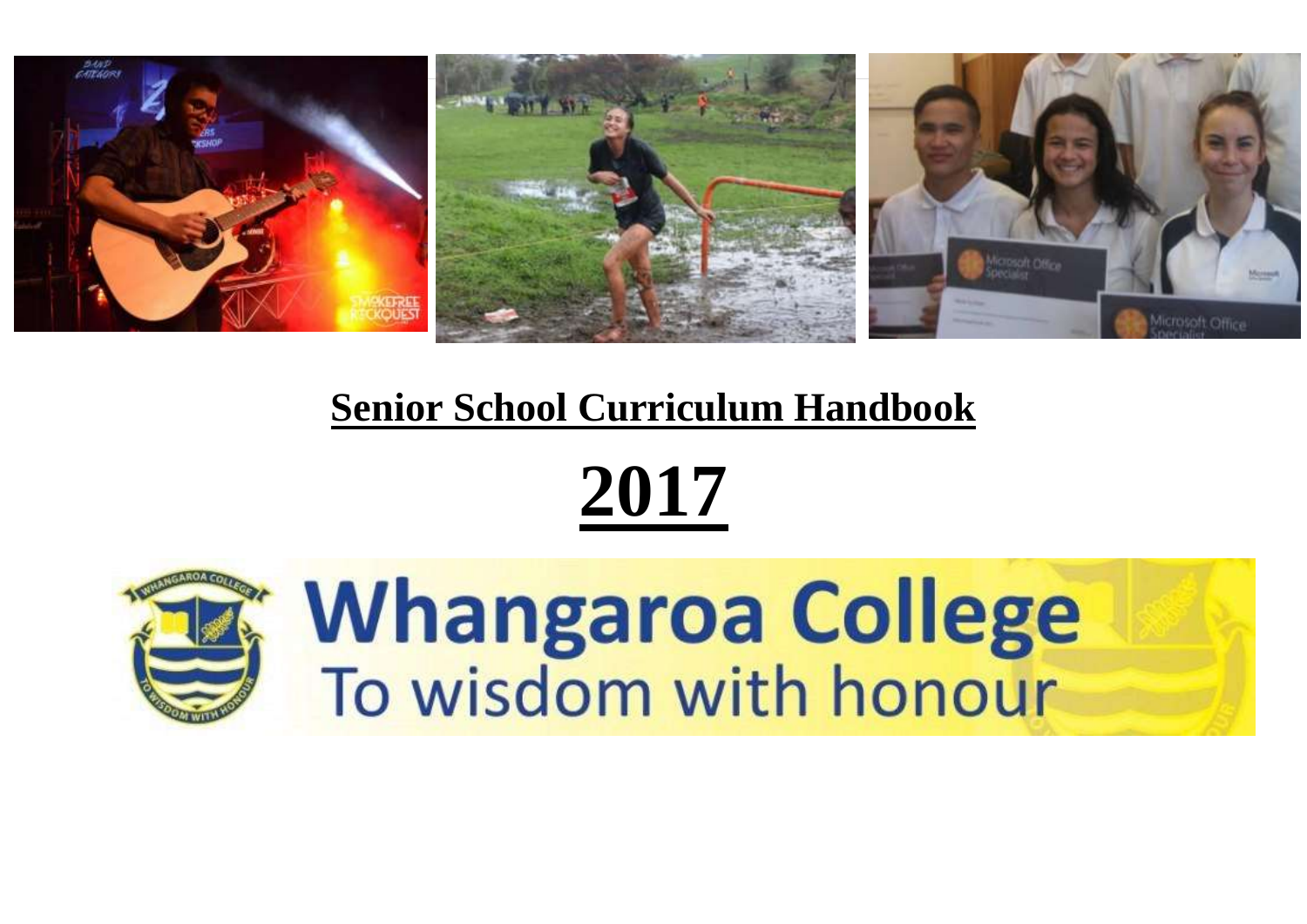# **Contents page**

| Guidance and Support at Whangaroa College<br>Help            | Page 3<br>Page 4 |
|--------------------------------------------------------------|------------------|
| <b>Tertiary Links and Academic Requirements for Tertiary</b> | Page 5           |
| <b>STEM</b>                                                  | Page 6           |
| A guide for whanau to help their tai tamariki                | Page 7           |
| <b>Top Five Employability Skills</b>                         | Page 8           |
| <b>Useful Resources</b>                                      | Page 9           |
| <b>NCEA</b>                                                  | Page 10          |
| <b>Gateway and Trades Academies</b>                          | Page 12          |
| <b>Vocational Pathways</b>                                   | Page 13          |
| <b>Course Overview</b>                                       | Page 15          |
| Correspondence and STAR courses                              | Page 17          |
| <b>Project Day</b>                                           | Page 18          |
| Course selection                                             | Page 19          |
| Courses in full                                              | Page 20          |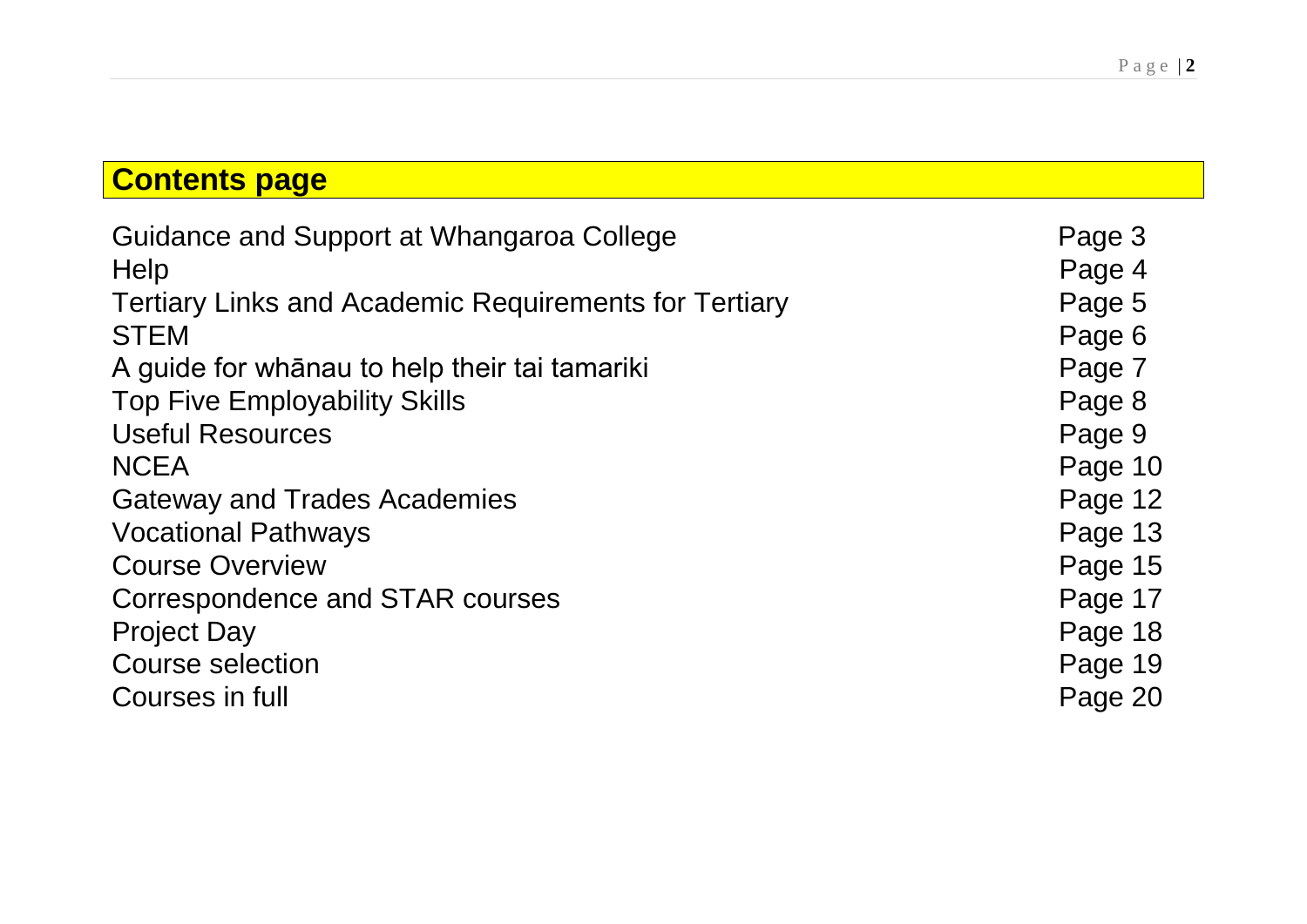#### **Guidance and Support at Whangaroa College**

Whangaroa College has a number of staff that can help students and parents/caregivers with subject choices, issues or problems with their class work and/or home and social lives. Please do not hesitate to contact them.

| <b>Guidance Counsellor:</b> |  |  |  |  |
|-----------------------------|--|--|--|--|
| Ms. Raewyn Cairns-Cowan     |  |  |  |  |
| cc@whc.school.nz            |  |  |  |  |
| Ph: 09 4050 199 ext. 207    |  |  |  |  |

#### **Careers Advisor:**

Ms. Amber Davidson [ad@whc.school.nz](mailto:ad@whc.school.nz) Ph: 09 4050 199

#### **Whānau Teachers:**

Year 10 Ms. Amber Davidson [ad@whc.school.nz](mailto:ad@whc.school.nz) Year 11 Whaea Maruia Jensen [mj@whc.school.nz](mailto:mj@whc.school.nz) Year 12 Mr. Christian MacDonald [cm@whc.school.nz](mailto:cm@whc.school.nz) Year 13 Mrs. Robyn Grey [rg@whc.school.nz](mailto:rg@whc.school.nz)

Ph: 09 4050199 to contact any of these Whānau teachers

#### **STAR and Gateway Co-ordinator:**

Ms. Yvette Gillanders [yg@whc.school.nz](mailto:yg@whc.school.nz) Ph: 09 4050 199 ext. 203

#### **Dean:**

Mr. Ben O'Donnell [bo@whc.school.nz](mailto:bo@whc.school.nz) Ph: 09 4050 199 ext. 203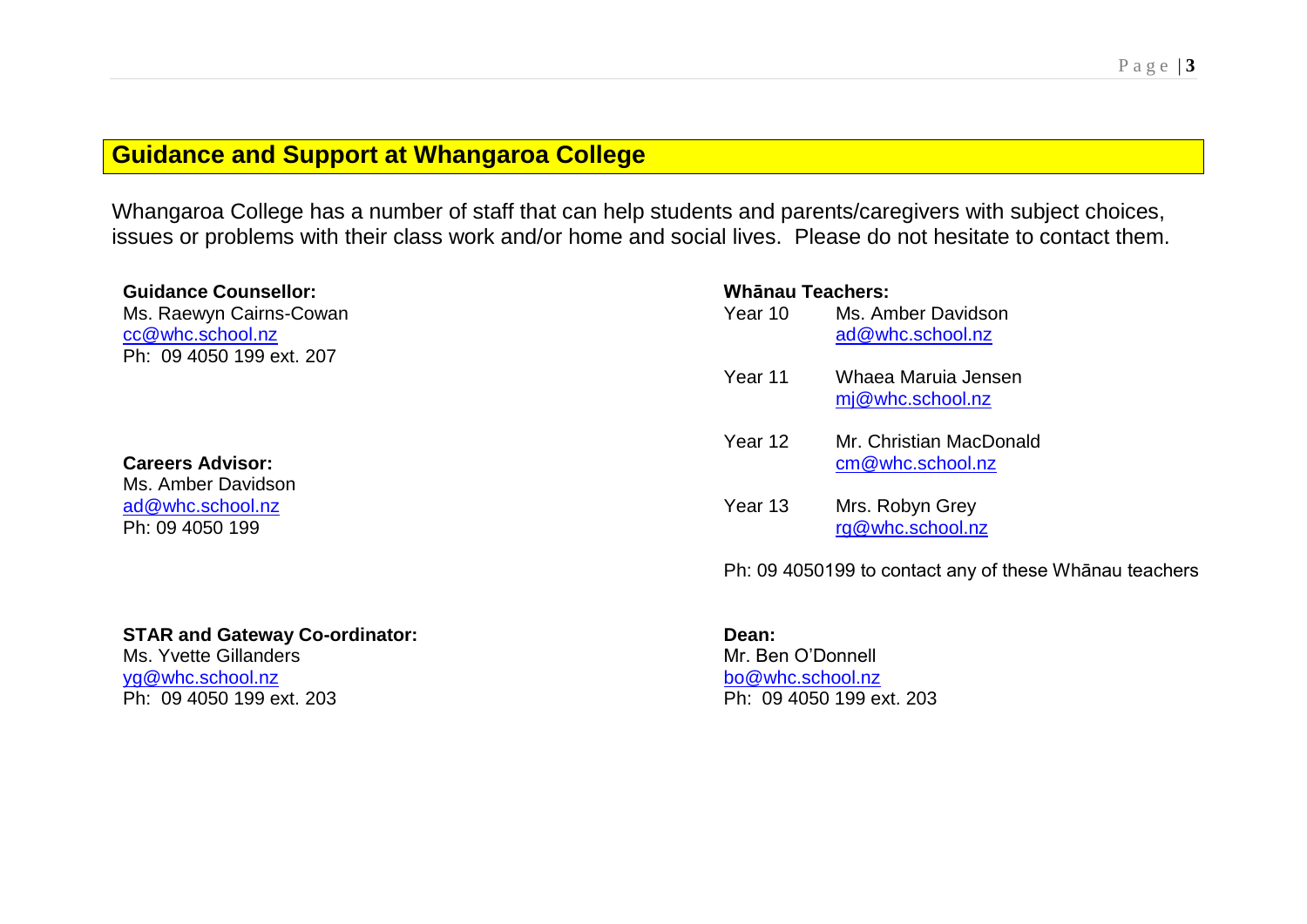# **Help**

# **This Curriculum Handbook is designed to help you select courses for Year 11, 12 and 13.**

#### **Careers**

If you have a particular career in mind you can get information on which subjects to take online either at school or at home. **Go to: [www.careers.govt.nz](http://www.careers.govt.nz/)**

If you have any questions about your future career or what future tertiary study you may need to undertake, seek guidance from your **Whānau Teacher** or see the school **Careers Advisor Ms Amber Davidson** or for information on STAR and Gateway opportunities talk with the **Gateway Coordinator Ms Yvette Gillanders**.

#### **What is NCEA for?**

It's to set us up with valuable skills, knowledge and learning that we'll need to achieve in order to pursue our chosen exciting career paths, and to help us build skills that we will cherish throughout our lives

#### **Current Year 10 Students**

If you have no career in mind, don't panic. Most students do not make up their minds until much later. Talk to whānau about what helped them find their careers and check out the careers website

#### **Option Selections**

- **Make sure you understand the entry requirements for all your subject choices**
- **Students who have not met these requirements** will usually not gain entry into the course. If entry requirements are not met, you will have to study at a lower level. As a result, it has become common for students to study at **multiple levels**.
- It is important to complete your **subject choice option sheet** by the due date to enable the school to provide the best timetable possible. Classes may be cancelled for several reasons, such as, small student numbers or the lack of a subject specialist teacher. *(In these instances, Correspondence papers can be made available, so students can study the subjects they need to for their career choices.)*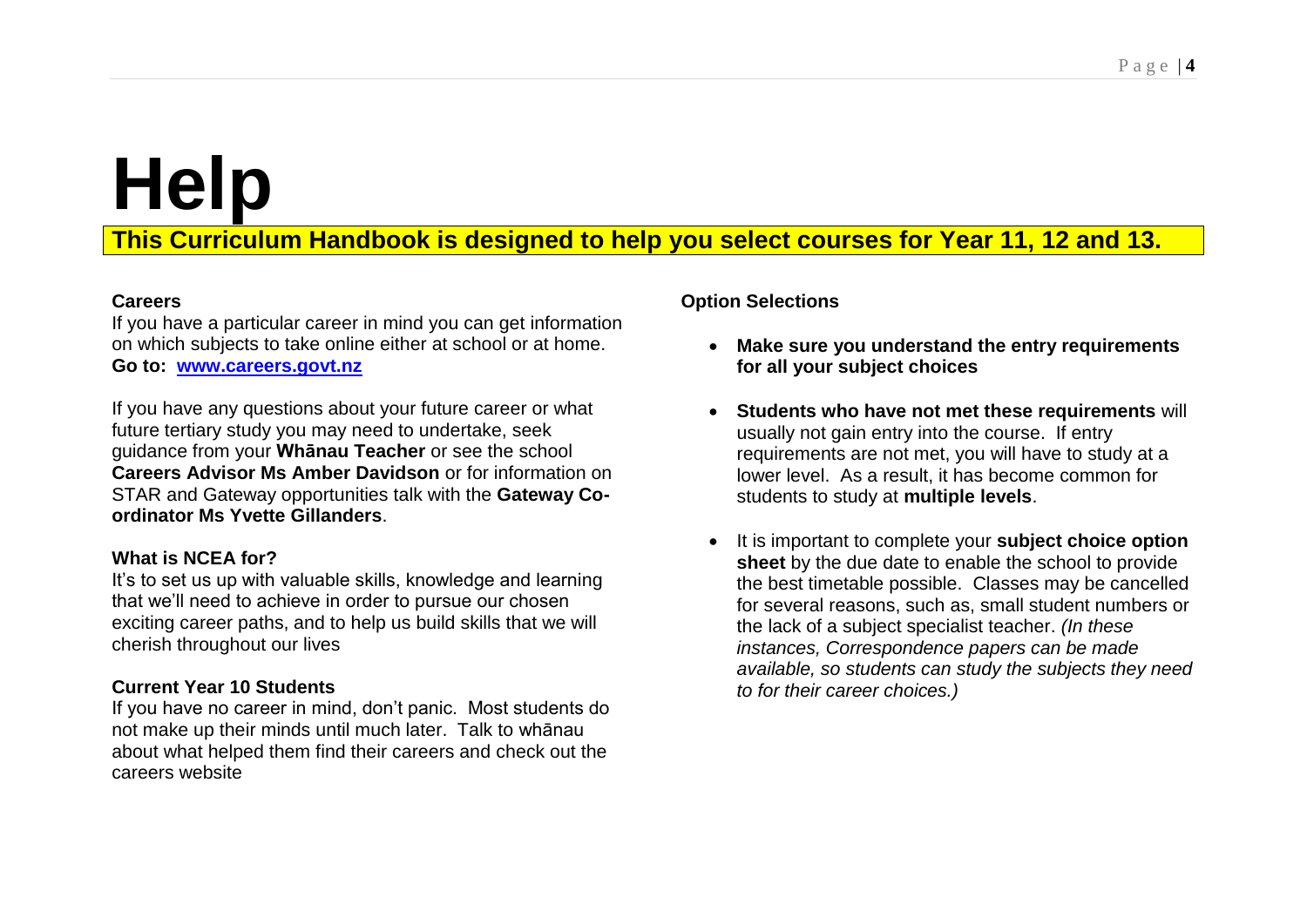#### **Tertiary Links with Careers**

For entry into tertiary courses – there is not a standard list across all universities. Some university courses require specific secondary school subjects, while others are focused on the standard of achievement (Merit and Excellence endorsements). The Careers Advisor's office has a list of each university's required subjects list if you wish to know more for your future studies.

#### **A Guide to Academic Requirements for Tertiary Training Options**

#### **Glossary of Terms:**

**PTE –** Private Training Establishments – set up by individuals rather than the Government. Many of their qualifications are recognised by NZQA.

**ITO –** Industry Training Organisations – all areas of business and industry have an ITO, which is responsible for training in its industry.

#### **Degree Entry**

#### **You will be qualified for entrance to New Zealand universities in 2017 if you have obtained:**

**-** 42 credits at Level 3 or higher, made up of 14 credits each in three approved subjects plus 18 other Level 3 or higher credits.

- Literacy: 10 credits at Level 2 or above, made up of:

- 5 credits in reading
- 5 credits in writing
- Numeracy: 10 credits at Level 1 or above

**University Points:** some universities require you to reach a number of points to gain entry onto specific courses. Your best 80 credits across 5 subjects are chosen and allocated two points for Achieved, three points for Merit and four points for Excellence. See university websites for minimum "points" requirements for each course you wish to apply for.

#### **Important – please note**

Aim for more credits than "minimum"

- To ensure that you are competitive with other applicants
- To ensure you are able to apply for scholarships and awards

#### **Apprenticeship Entry**

*Most prefer completion of NCEA Level 2* Minimum: Level 1 or Level 2 English – 12 credits, Maths – 12 credits. Most prefer Science – 12 credits, plus credits in subjects associated with the apprenticeship.

**ALL apprenticeships** require that you are able to meet entry requirements for the industry you are interested in.

#### **Certificate Entry**

**Must** meet minimum English requirement Level 1 – 10 literacy credits. Many require Level 1 Numeracy – 10 credits. Some require Level 2 credits for entry.

#### **Armed Forces Entry**

**Officer –** Aim for NCEA L3 plus University Entrance. Some careers require a minimum of 18 credits at L3 Mathematics with Calculus and Physics. **Airforce officer –** L2 English – 18 credits, Maths – 18 credits, Science (preferably Physics) – 18 credits. **Technical/Trades/Soldier, Seaman, Ground Crew –** minimum: L1 or L2 English – 12 credits, Maths – 12 credits. Most prefer Science or Hard Materials Technology – 12 credits plus credits in trades (automotive, carpentry, cookery).

Age requirements – 17 years some trades or 18 years (check on line). 3 years secondary education and medically fit for service.

#### **Diploma Entry**

**Usually** – Level 2 – 60 credits over four subjects, one of those subjects must be English.

**Some Diplomas require Level 3 credits for entry.**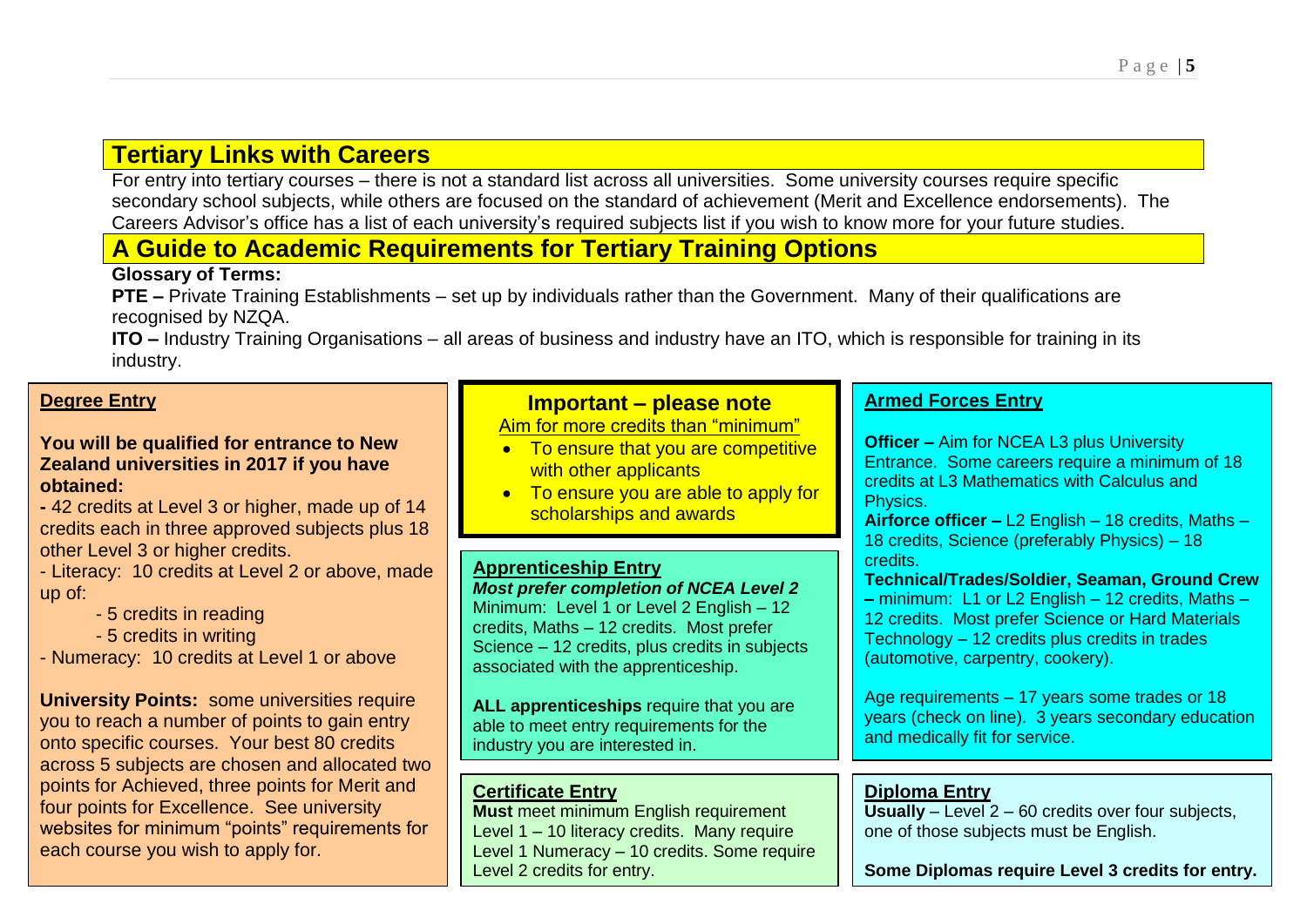# SCIENCE TECHNOLOGY ENGINEERING AND MATHEMATICS

STEM knowledge and skills are highly transferable across industries. With IT knowledge, for instance, you can work in sectors as diverse as manufacturing, professional, scientific and technical services, information media and telecommunications, financial services, and education and training.

#### **What are some STEM-based careers to think about?**

Demand for workers in many STEM occupations will grow. These include growing demand for engineers and architects as the construction sector recovers and the huge growth in Auckland housing market and the ongoing Christchurch rebuild. There is also a massive need for more food technologists and scientists as New Zealand's food exports increase; and a need for more graduates with information science and technology skills, to meet the world's increasing demand for smarter software and technology.

#### **New Zealand's hardest to fill roles for 2015:**

- 1. Skilled Trades
- 2. Technicians
- 3. Engineers
- 4. Sales Representatives
- 5. IT personnel
- 6. Accounting and Finance staff
- 7. Management/Executives
- 8. Secretaries, Personal Assistants, Receptionists, Administrative Assistants and Office Support Staff
- 9. Doctors and other non-nursing Health Professionals (e.g. radiographers)
- 10.Drivers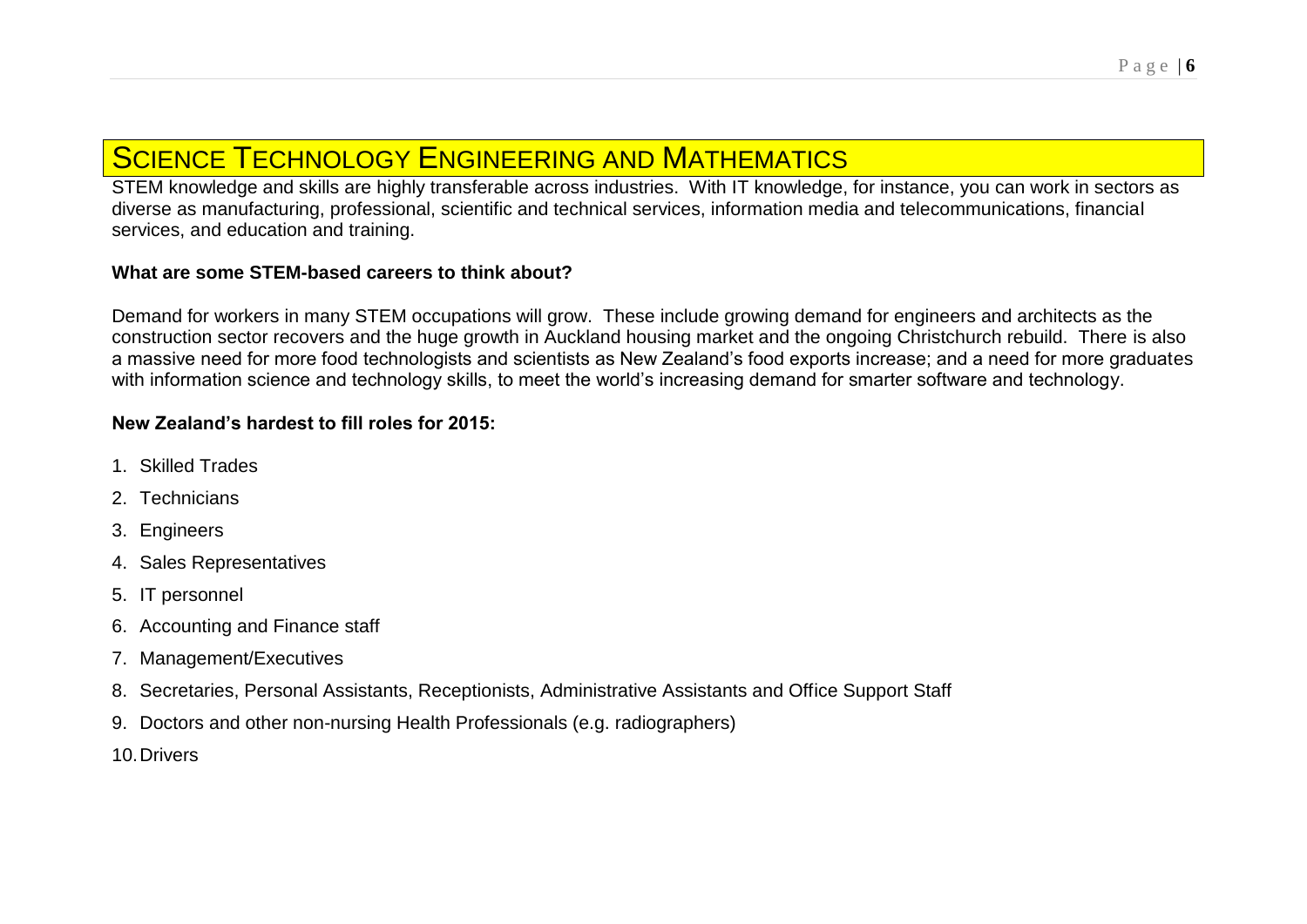#### **What parents, families and whānau can do to ensure their teenager/tai tamariki's success in NCEA**

- 1. Talk to the Careers Advisor, Dean, Whānau Group Teacher, or Head of Department for more information about each course.
- 2. Look in this Curriculum Handbook for information about NCEA levels and certificates
- 3. As a Whānau you can….
	- Set goals with your teenager/tai tamariki and remind them about your dreams for their future
	- Purchase a calendar and mark down the dates when internal assessments are due
	- Help your teenager/tai tamariki to balance their school work and other activities (e.g. sports, cultural, social, online time)
	- Talk with your teenager/tai tamariki every day about their studies and school work. Ask them to share a highlight.
	- If your teenager/tai tamariki says they are not enjoying learning or school, talk with them to find a solution
	- Ring, email or visit your teenager/tai tamariki's teacher or dean. Ask 'how can we support our child's learning at home?' and 'How is the school supporting our child's achievement?' or 'What more could my child be doing at school or at home to support their learning?'
	- Make space at home for your teenager/tai tamariki to study e.g. a desk or table, quiet, good lighting.
	- Talk to your teenager/tai tamariki about the importance of going to school and attending every class, every day.
	- Talk to your teenager/tai tamariki to plan and complete study on a regular basis
- 4. Ask about when the extra tutorials or revision workshops teachers will be running leading into NCEA examinations.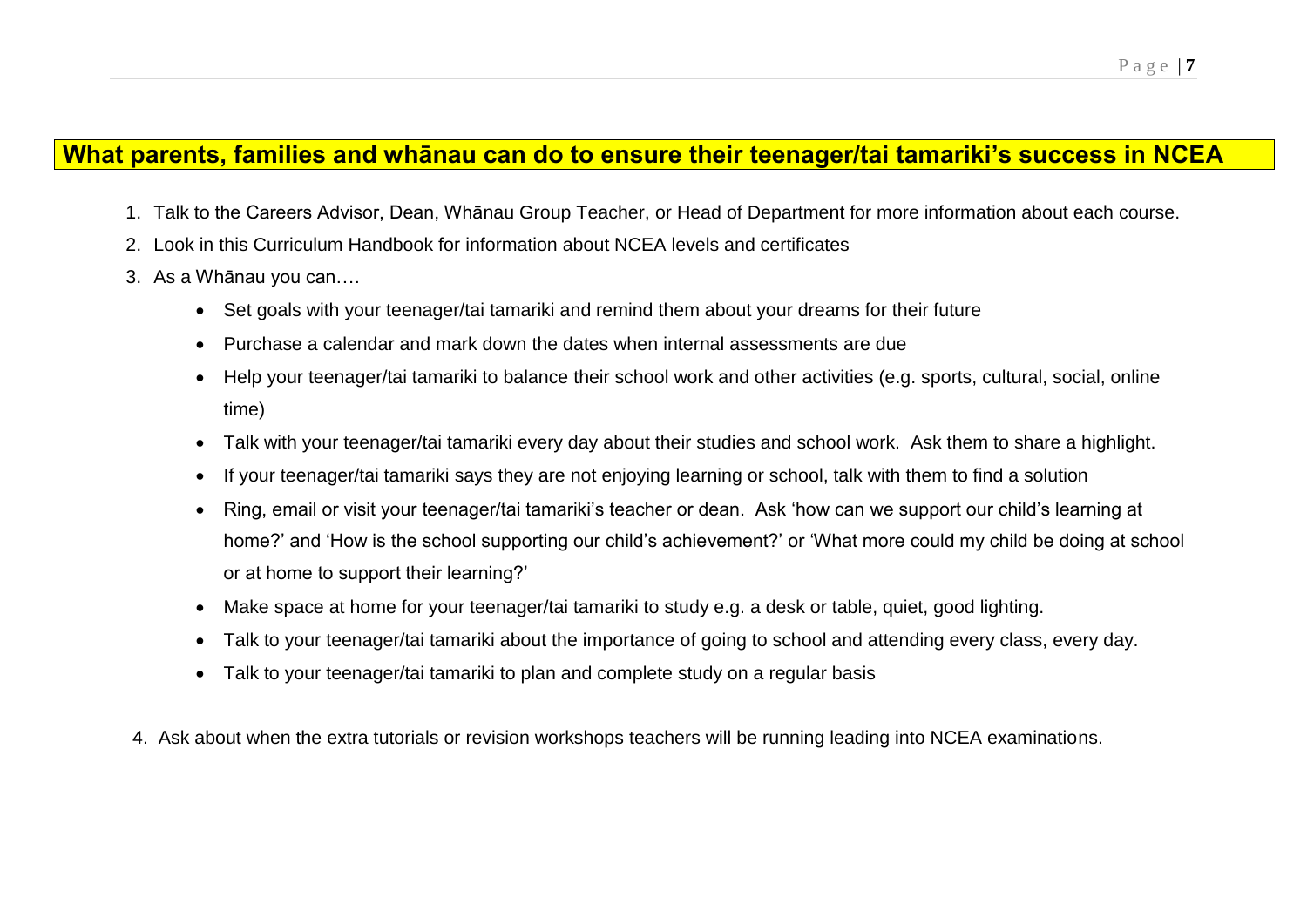# **Top Five Employability Skills**

#### Positive Worker – Attitude is everything!

- Be willing to learn new skills and have a "can do" attitude
- Have a friendly approach, be polite and have a positive self image
- Show passion and interest for the industry or elements related to the job
- Be adaptable and be able to cope with change

#### Good Communicator

- Actively listen to and understand messages and ideas of others
- Have an understanding of work place speaking etiquette regarding other adults, employers and customers
- Accept and learn from constructive feedback
- Communicate effectively in different ways by talking, listening, through writing, through numbers, using online and digital technologies

#### Team Players

- Be able to work well with others, including people of different ages, cultures and backgrounds
- Be able to listen to and respectful of others and their different points of view
- Be able to participate and contribute to the team but can also work alone when required
- Be able to relate to others and display honesty and integrity in your actions

#### Problem Solver

- Seek help and ask questions when you are unsure of what to do
- Identify and resolve problems by being creative and enterprising
- Use a range of information sources to identify effective and/or innovative solutions and then translate these ideas into action

#### Reliable Worker

- Turn up on time and be ready for work, appropriately dressed and with the right attitude and equipment for each work day
- Be respectful of people and equipment and manage your time and other people's property if required
- Be dependable, responsible and able to follow instructions
- Be honest and committed to your job, your workplace and your employer
- Understand your own capabilities but also be keen to "give new things a go"

#### Other things to consider:

- Many trades and health careers require a Driver's Licence
- A First Aid Certificate is recommended in many sectors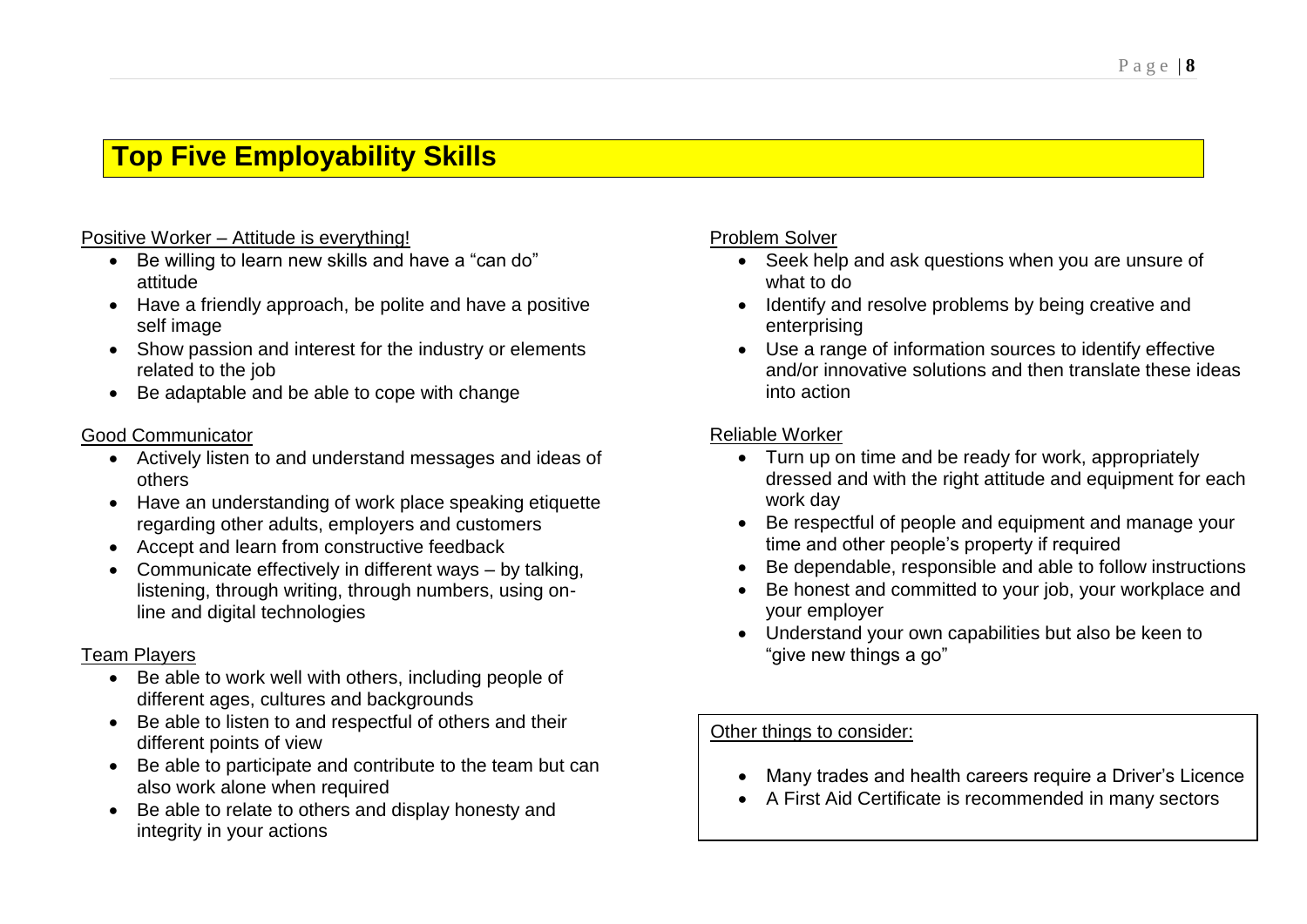## **Useful Resources**

**Ministry of Education Parent Website**  [www.parents.education.govt.nz](http://www.parents.education.govt.nz/)

**Careers NZ** [www.careers.govt.nz](http://www.careers.govt.nz/) 0800 222 733

**Just the Job Online NZ Career Voices** [www.justthejob.co.nz](http://www.justthejob.co.nz/)

**Māori in Trades** [www.maoripasifikatrades.co.nz](http://www.maoripasifikatrades.co.nz/) 0508 MPTRADES

**NZQA** [www.nzqa.govt.nz](http://www.nzqa.govt.nz/) 0800 697 296

**NCEA Guide – free app** [www.nzqa.govt.nz/qualifications-standards/](http://www.nzqa.govt.nz/qualifications-standards/) qualifications/ncea/understanding-ncea/mobile-app/ **Youth Guarantee (Vocational Pathways etc)**

[www.youthguarentee.net.nz](http://www.youthguarentee.net.nz/)

**Literacy and Numeracy Support – Online** BBC Skillswise [www.bbc.co.uk/skillswise](http://www.bbc.co.uk/skillswise) Khan Academy [www.khanacademy.org](http://www.khanacademy.org/)

**Got a TRADE? Got it MADE!** [www.gotatrade.co.nz](http://www.gotatrade.co.nz/)

**Ministry of Business, Innovation and Employment – free occupation outlook app** [www.mbie.govt.nz/occupation-outlook](http://www.mbie.govt.nz/occupation-outlook)

**Studyit – for NCEA students** [www.studyit.org.nz](http://www.studyit.org.nz/)

**Show My Vocational Pathway – The skills choice tool for predicting your career options** [www.choice.skills.org.nz](http://www.choice.skills.org.nz/)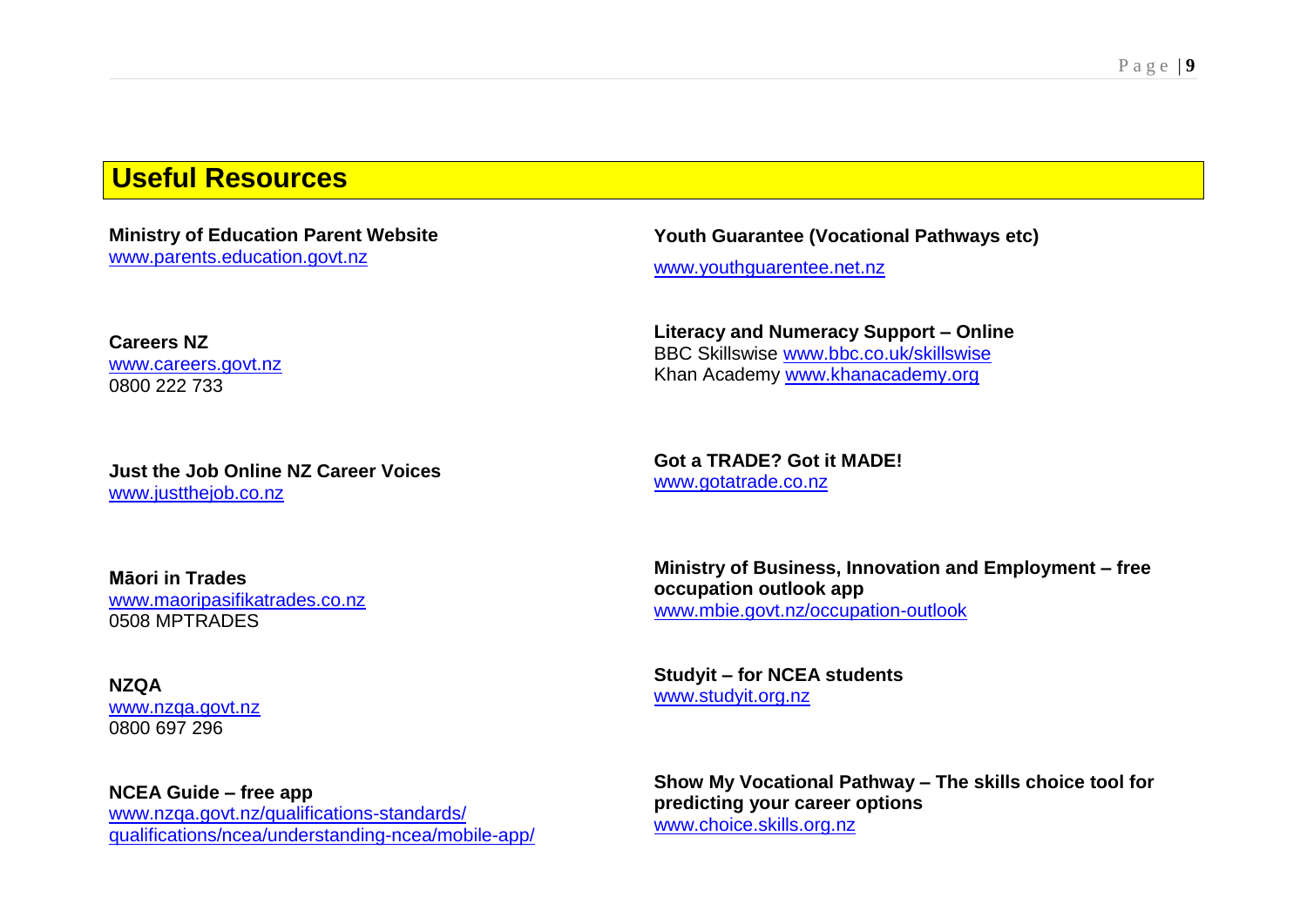#### **National Certificate in Educational Achievement (NCEA)**

**National Certificate in Educational Achievement** is the main New Zealand qualification for secondary school students.

Most NCEA subjects assessed are a combination of internal assessment (administered by the teacher) and external assessment (by examinations or outside marking of portfolios), with "credits" earned going towards the NCEA qualification.

Knowledge and skills will be assessed using "**Achievement Standards**" with results being recognised at four levels:

- Not Achieved Achieved
	-
- 
- Achieved with Merit Achieved with Excellence

Courses that offer "**Unit Standards**" are also credited towards NCEA at Level 1, 2 and 3.

These standards are all internally assessed, with most Unit Standards results being recognised at two levels:

- Not Achieved
- Achieved

#### **Course Endorsement – Merit or Excellence**

Obtained if 14 Merit and/or Excellence (3 internal + 3 external + 8 others) credits are achieved in a single course.

#### **Level Endorsement – Merit or Excellence**

Obtained if 50 Merit and/or Excellence credits are achieved across courses.

#### **NCEA Level 1**

Awarded when 80 Level 1or higher credits are earned. This must include:

- 10 credits in Literacy
- 10 credits in Numeracy

#### **NCEA Level 2**

Awarded when 80 credits are earned – with at least 60 credits at Level 2 or higher + Level 1 Literacy and Numeracy

#### **NCEA Level 3**

Awarded when 80 credits are earned – with at least 60 at Level 3, plus 20 from Level 2 or higher, + Level 1 Literacy and **Numeracy** 

#### **University Entrance**

Level 3 but must have 3 university approved subjects with a minimum of 14 credits in each subject, +Level 1 Numeracy and UE Literacy.

University Entrance is not a guaranteed acceptance into a university course. Please see specific university entrance criteria.

#### **New Zealand Scholarship**

New Zealand Scholarship is a separate award from NCEA, and is assessed by way of external assessment only. The assessments are separate from the Level 3 assessments. A New Zealand Scholarship is awarded if a student achieves the scholarship standard in 3 subjects. Students can also gain awards in individual subjects.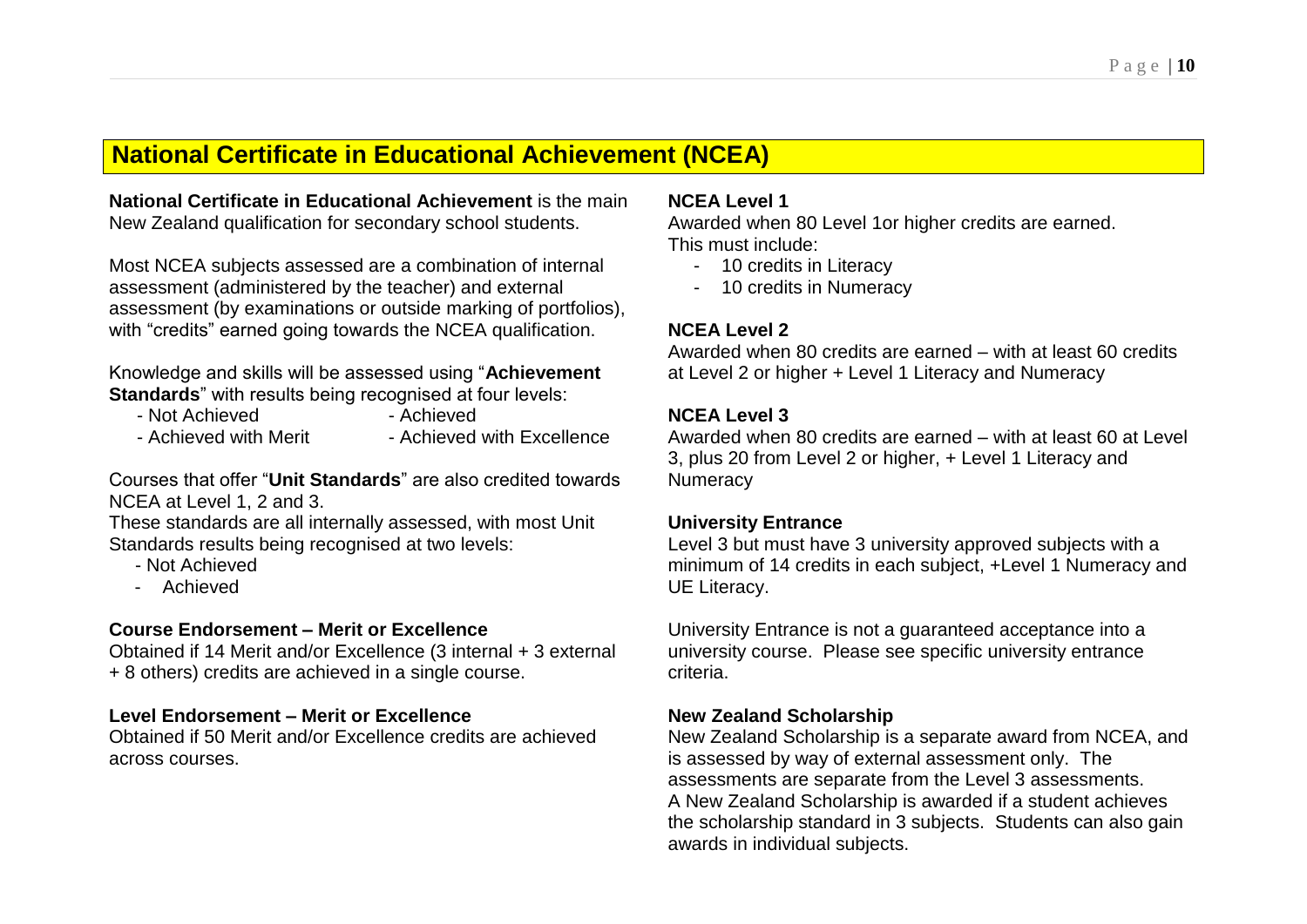

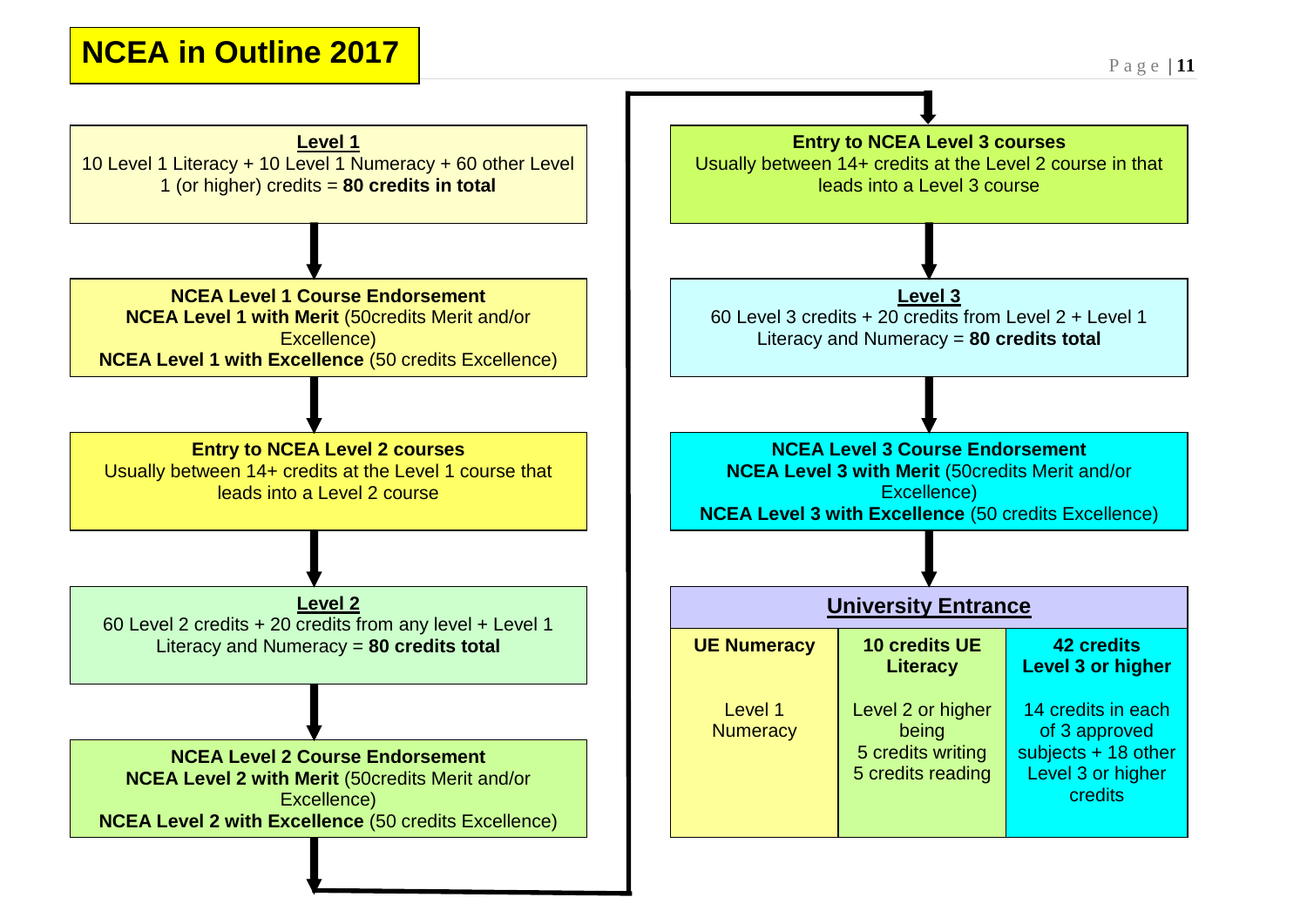# **Gateway and Trades Academies 2017**

#### **Gateway and Work Experience Placements**

The Gateway programme offers structured workplace learning opportunities across a range of industries and local businesses while continuing to study at school.

The programme is available to senior students (Year 11 -13). The Gateway programme is designed to strengthen the pathway for learners to transition from school to the workplace.

Students who enter into the **Warehouse "Red Shirts"** Gateway programme must commit to a ten week programme that includes independent study and completion of assessments worth 27 Level 2 credits. Students will work at the Warehouse Waipapa one day a week (Thursday) for ten weeks.

We are also looking at offering students opportunities to gain experience working in a range of local businesses to gain a greater understanding of what is expected in this career. This will help give students more insight into further skills training and /or education needs related to their chosen career. Students will also be able to gauge whether or not this is the pathway they want to take in the future.

**For more information or guidance about Gateway, Work Experience or on choosing the right Trades Academy please contact the Careers Advisor (Ms. Amber Davidson), the Gateway Co-ordinator (Ms. Yvette Gillanders) or discuss these options with the Whānau teacher.**

#### **Trades Academies**

Whangaroa College has been a part of the Te Tai Tokerau Trades Academies for a number of years. In 2017, the Trades Academies have expanded and we are able to offer students a wider range of Trades based learning opportunities.

Year 12 students can choose ONE of the following Trades Academies:

- L2 Automotive (2 days a week based in Kaikohe)
- L2 Carpentry (3 days a week based in Whangaroa College)
- L2 Earthcare (1 day a week based in Whangaroa College/Kaeo)
- L2 Hairdressing (1 day a week based in Kaikohe)

Year 13 students can choose ONE of the following Trades Academies:

- L2 Automotive (2 days a week based in Kaikohe)
- L2 Carpentry (3 days a week based in Whangaroa College)
- L2 Hairdressing (1 day a week based in Kaikohe)
- L3 Earthcare (1 day a week based in Whangaroa College)
- L3 Cookery (1 day a week based in Whangarei/Kerikeri)
- L3 Creative Arts (1 day a week based in Whangarei)

Students are required to attend an interview and be recommended by the school Careers Advisor for a placement in a Trades Academy. Students must show they have been committed to their Level 1 school work (including passing Level 1 Literacy and Numeracy requirements = 10 credits in both) and a 80% or higher attendance for 2016.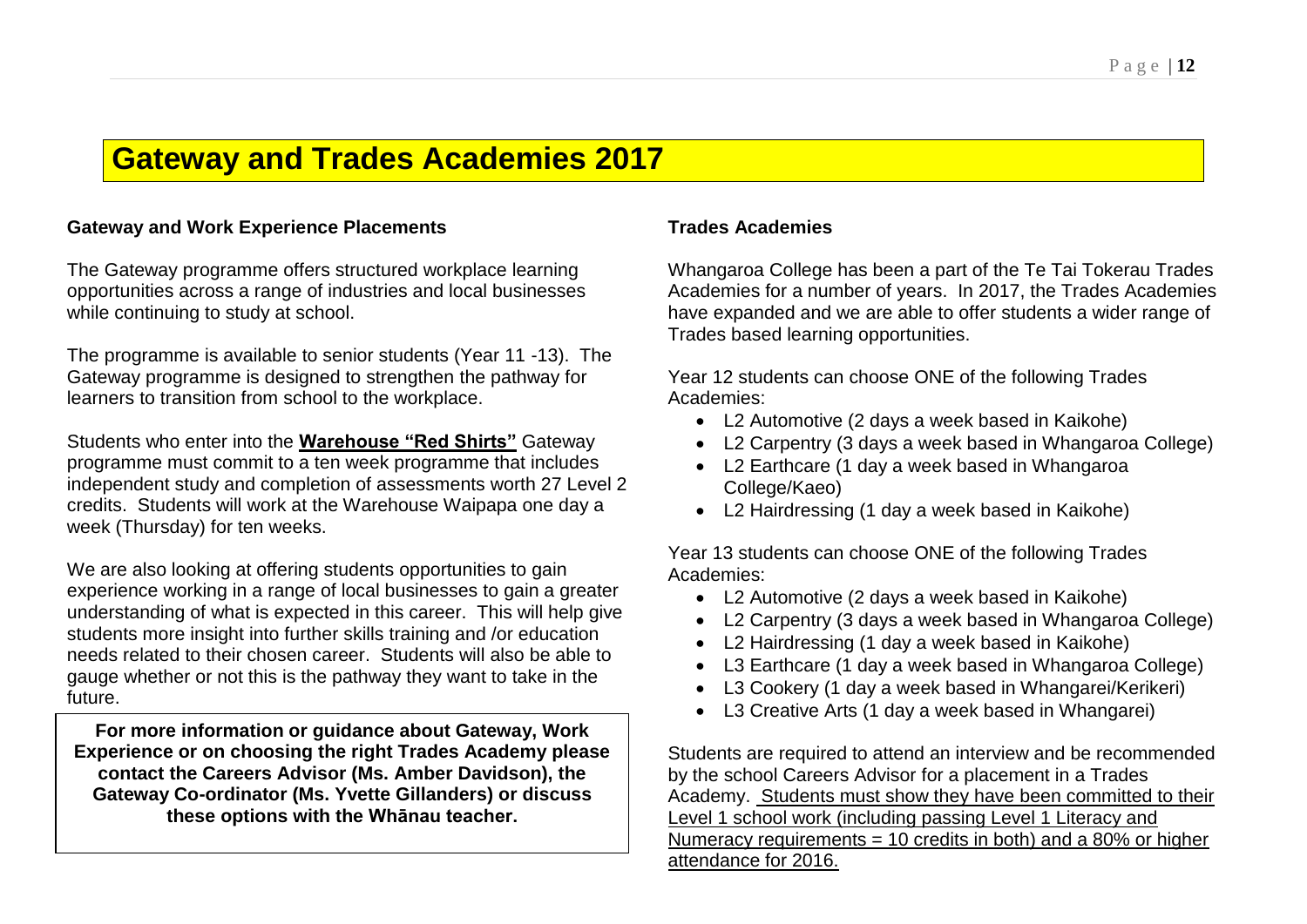# **Vocational Pathways**

The Vocational Pathways provide new ways to achieve NCEA Levels 1, 2 and 3 and develop pathways that progress to further study, training and employment. Achieving NCEA Level 2 is the foundation for success in further education and the world of work. Level 3 builds upon this through shared opportunities across school, tertiary, and industry training. The Vocational Pathways provide a framework for students to show how their learning and achievement is valued in the workplace by aligning learning to the skills needed for industry.



**The six Vocational Pathways are:**

- **[Primary Industries](http://youthguarantee.net.nz/vocational-pathways/the-six-vocational-pathways/primary-industries-pathway/)**
- **[Services Industries](http://youthguarantee.net.nz/vocational-pathways/the-six-vocational-pathways/service-industries-pathway/)**
- **[Social & Community Services](http://youthguarantee.net.nz/vocational-pathways/the-six-vocational-pathways/social-and-community-services-pathway/)**
- **[Manufacturing & Technology](http://youthguarantee.net.nz/vocational-pathways/the-six-vocational-pathways/manufacturing-and-technology-pathway/)**
	- **[Construction & Infrastructure](http://youthguarantee.net.nz/vocational-pathways/the-six-vocational-pathways/construction-and-infrastructure-pathway/)**
- **[Creative Industries](http://youthguarantee.net.nz/vocational-pathways/the-six-vocational-pathways/creative-industries-pathway/)**

NCEA Levels 1and 2 Vocational Pathways were launched in 2013. This was a result of government agencies, the industry training sector, secondary and tertiary representatives and industry and employer representatives working together. In 2015 NCEA Level 3 Vocational Pathways were also released.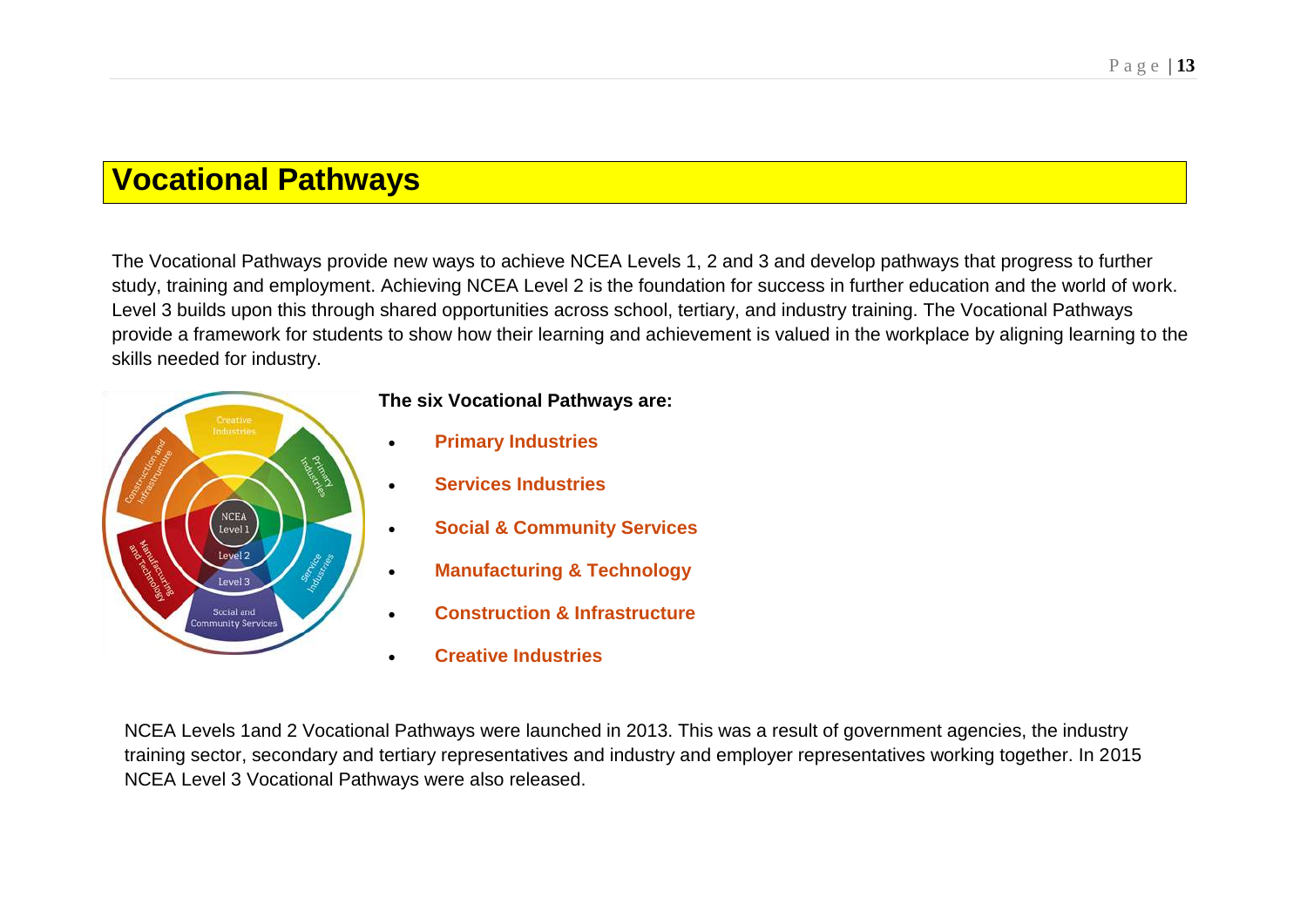#### **THE VOCATIONAL PATHWAYS ENABLE YOUNG PEOPLE TO:**

- find out the standards, skills and competencies that are valued by employers in particular sectors
- find out the job or career options that are available in each sector
- identify current and future programmes of study that support their career pathways
- undertake a relevant and coherent study programme that will enable them to achieve NCEA Levels 1, 2, and 3
- demonstrate a vocational profile to tertiary providers and employers.

#### **THE VOCATIONAL PATHWAYS ENABLE EDUCATORS TO:**

- know the recommended standards valued by employers in particular sectors
- develop relevant and coherent learning programmes that enable young people to achieve NCEA Level 2 with a Vocational Pathways Award, NCEA Level 3 or equivalent, and progress towards further study, training or employment
- share a student's individual vocational profile with parents and whānau so they can more engaged in and support their young person's learning.

#### **THE VOCATIONAL PATHWAYS ENABLE EMPLOYERS TO:**

- easily identify when students have the key skills, competencies and qualifications relevant to their sector
	- identify a student's strengths and interests that are evident in their learning achievement
- have confidence that students are achieving a foundation education which provides them with the necessary skills to participate in the workplace or move to further learning
	- see developments at Level 3 to improve connections between school learning, tertiary study and industry training.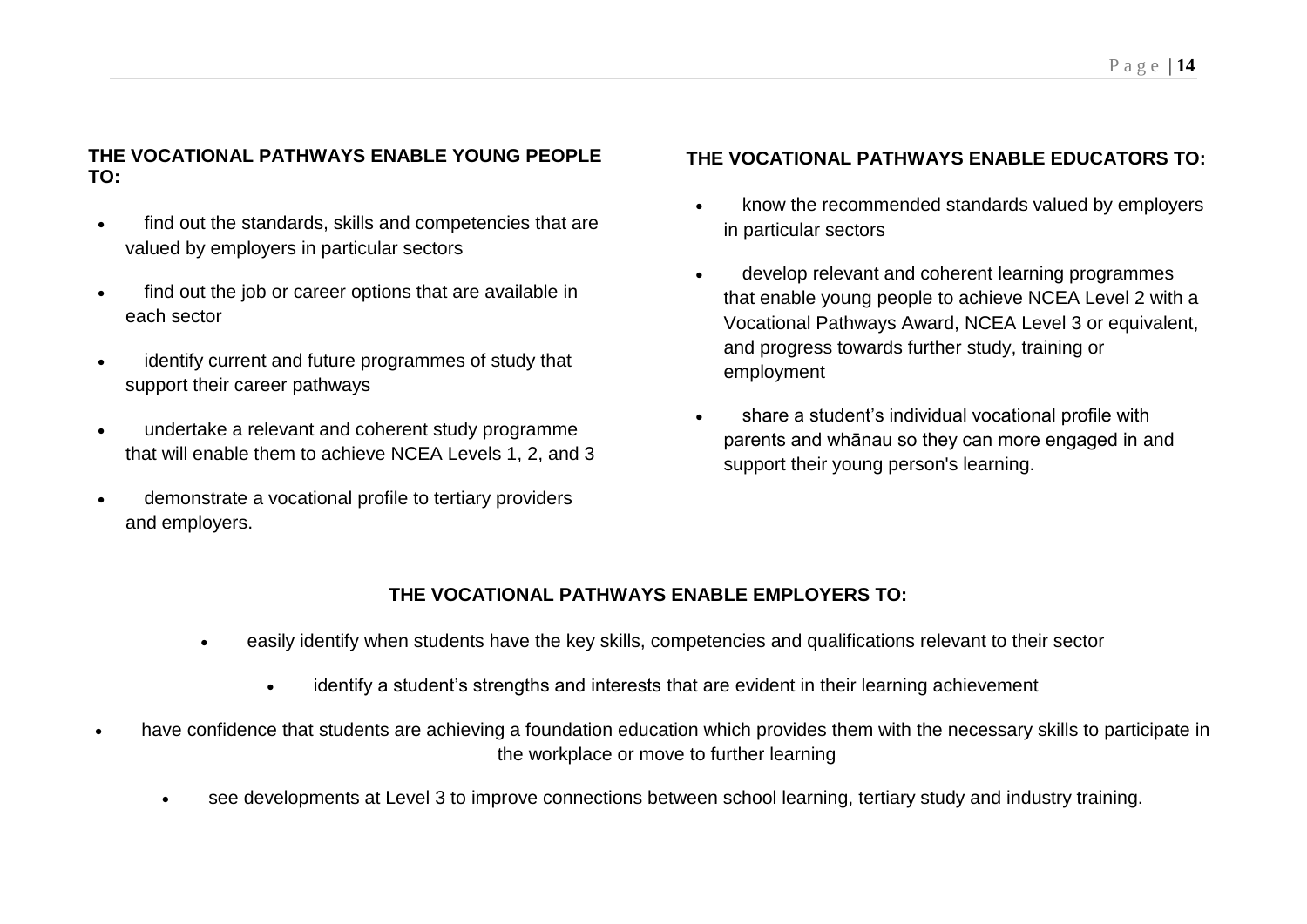# **Course Overview**

This is a diagram of how each subject/course leads into the next level. This does not include the Trades Academies which are stand alone courses for Year 12 and 13 students. *Courses highlighted in blue are University Approved Subjects*.

| Year 10            | <b>Level 1</b>             | <b>Level 2</b>             | <b>Level 3</b>                    |
|--------------------|----------------------------|----------------------------|-----------------------------------|
| <b>English</b>     | Academic English           | Academic English           | <b>Academic English</b>           |
|                    | <b>Work Skills English</b> | <b>Work Skills English</b> |                                   |
|                    |                            |                            |                                   |
| <b>Science</b>     | Science                    | Science                    | <b>Physics</b>                    |
|                    |                            |                            | <b>Biology</b>                    |
|                    |                            |                            | <b>Chemistry</b>                  |
|                    |                            | <b>EarthCare</b>           | <b>EarthCare Business Studies</b> |
|                    |                            | <b>TRADES ACADEMY</b>      | <b>EarthCare Sustainability</b>   |
|                    |                            | Hairdressing               |                                   |
|                    |                            | <b>TRADES ACADEMY</b>      |                                   |
|                    |                            |                            |                                   |
| <b>Mathematics</b> | <b>Mathematics</b>         | <b>Mathematics</b>         | <b>Statistics</b>                 |
|                    |                            |                            | <b>Calculus</b>                   |
|                    |                            |                            | <b>Mathematics</b>                |
|                    | <b>Trades Mathematics</b>  |                            |                                   |
|                    |                            |                            |                                   |
| <b>Health</b>      |                            | Health                     | <b>Health</b>                     |
| <b>PE</b>          | Health and PE              | <b>Physical Education</b>  | <b>Physical Education</b>         |
|                    |                            | <b>Outdoor Education</b>   | <b>Outdoor Education</b>          |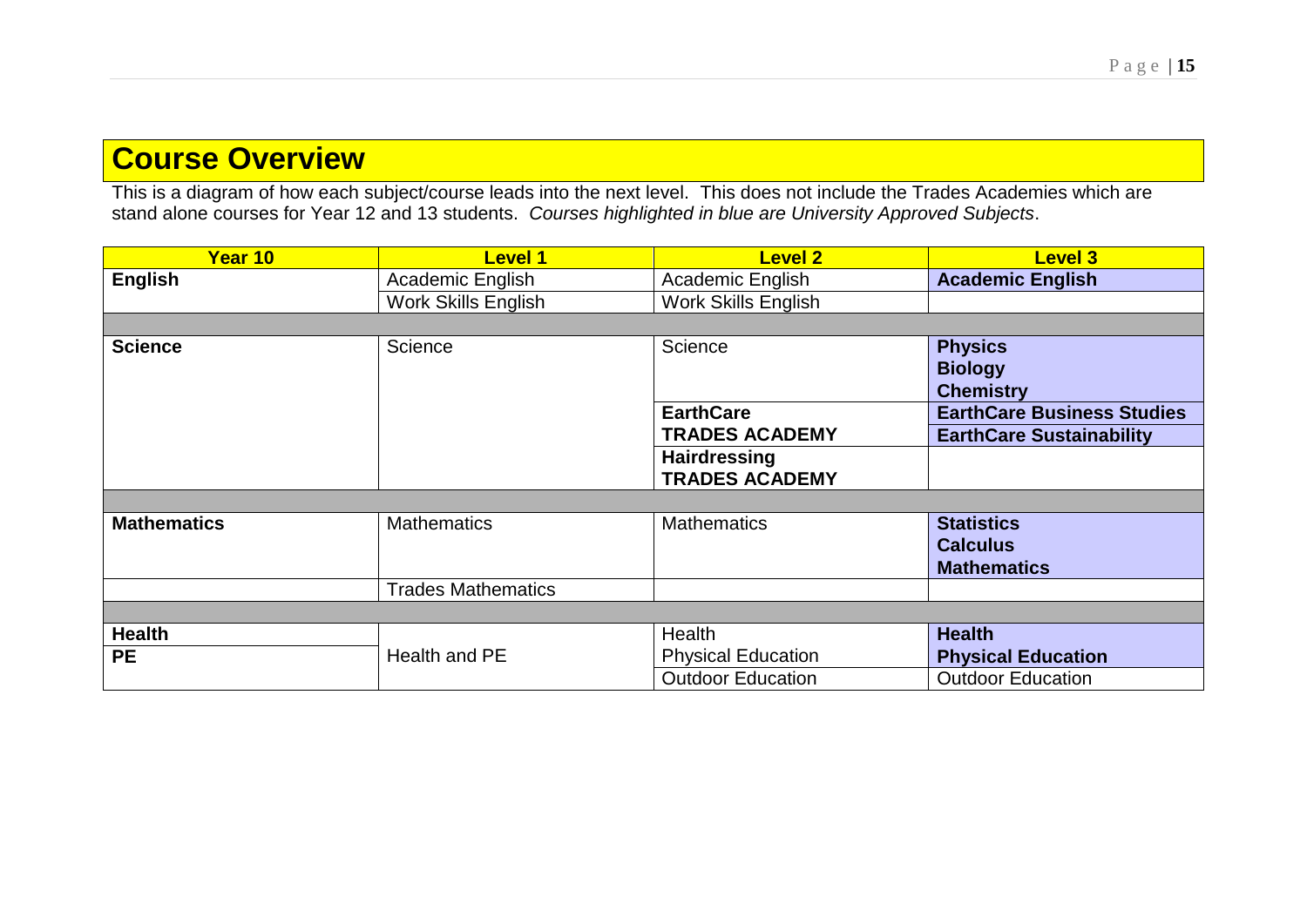| <b>Social Studies</b>                        | <b>Humanities</b>                  | <b>Humanities</b>                          | <b>Classical Studies</b><br><b>History</b><br><b>Media Studies</b> |
|----------------------------------------------|------------------------------------|--------------------------------------------|--------------------------------------------------------------------|
|                                              |                                    |                                            |                                                                    |
| Te Reo Māori<br><b>Mäori Performing Arts</b> | Te Reo Māori                       | Te Reo Māori                               | Te Reo Māori                                                       |
|                                              |                                    |                                            |                                                                    |
| <b>Technology</b>                            | Design and Visual<br>Communication | Design and Visual<br>Communication         |                                                                    |
|                                              |                                    | <b>Carpentry</b><br><b>TRADES ACADEMY</b>  |                                                                    |
|                                              |                                    | <b>Automotive</b><br><b>TRADES ACADEMY</b> |                                                                    |
|                                              | Digital Technology                 | <b>Digital Technology</b>                  |                                                                    |
|                                              | Computing                          | Computing                                  |                                                                    |
|                                              | Design Media                       | Design Media                               | <b>Design Media</b>                                                |
|                                              | Hospitality                        | <b>Home Economics</b>                      | <b>Home Economics</b>                                              |
|                                              |                                    |                                            | <b>Level 3 Cookery</b><br><b>TRADES ACADEMY</b>                    |
|                                              |                                    |                                            |                                                                    |
| <b>Music</b>                                 | <b>Music Practical</b>             | <b>Music Practical</b>                     | <b>Music Practical</b>                                             |
|                                              | <b>Music Theory</b>                | <b>Music Theory</b>                        | <b>Music Theory</b>                                                |
|                                              |                                    |                                            |                                                                    |
| Art                                          | Art                                | Art                                        | <b>Art</b>                                                         |
|                                              |                                    |                                            | <b>Level 3 Creative Design</b><br><b>TRADES ACADEMY</b>            |
|                                              |                                    |                                            |                                                                    |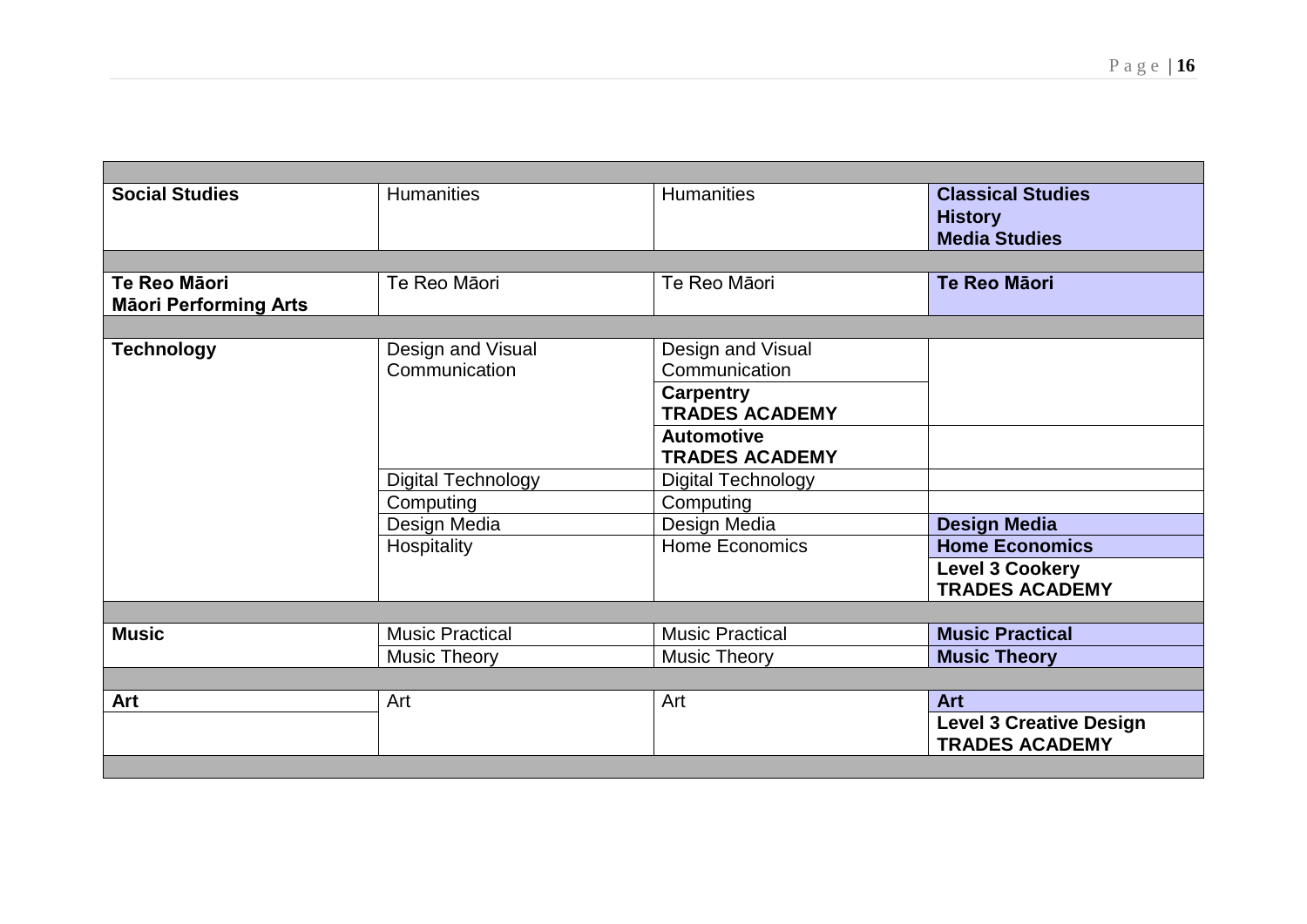#### **Correspondence and STAR Courses**

Students can opt to take to a subject that our school does not offer as a **Correspondence course** through Te Kura and they will be given time on their school timetable to log onto the website to complete the work set by their correspondence teacher. For a list of available subjects please see the **Careers Advisor** (Ms. Amber Davidson).

Students also have the option of completing **STAR courses**. Most of these courses are short 2-3 day courses often held off site in Whangarei with independent training providers. Courses include Barista training, Hairdressing, Leadership and Team work, Event Management and many others. Students will be asked during the year for interest in attending these courses.

There is also a **Tourism STAR course**, which is a full year course similar to correspondence. This can be offered to students in **Year 12 and 13**. There is a Level 2 Tourism and Level 3 Tourism course available. Please see the **STAR and Gateway Coordinator** (Ms. Yvette Gillanders) for more information.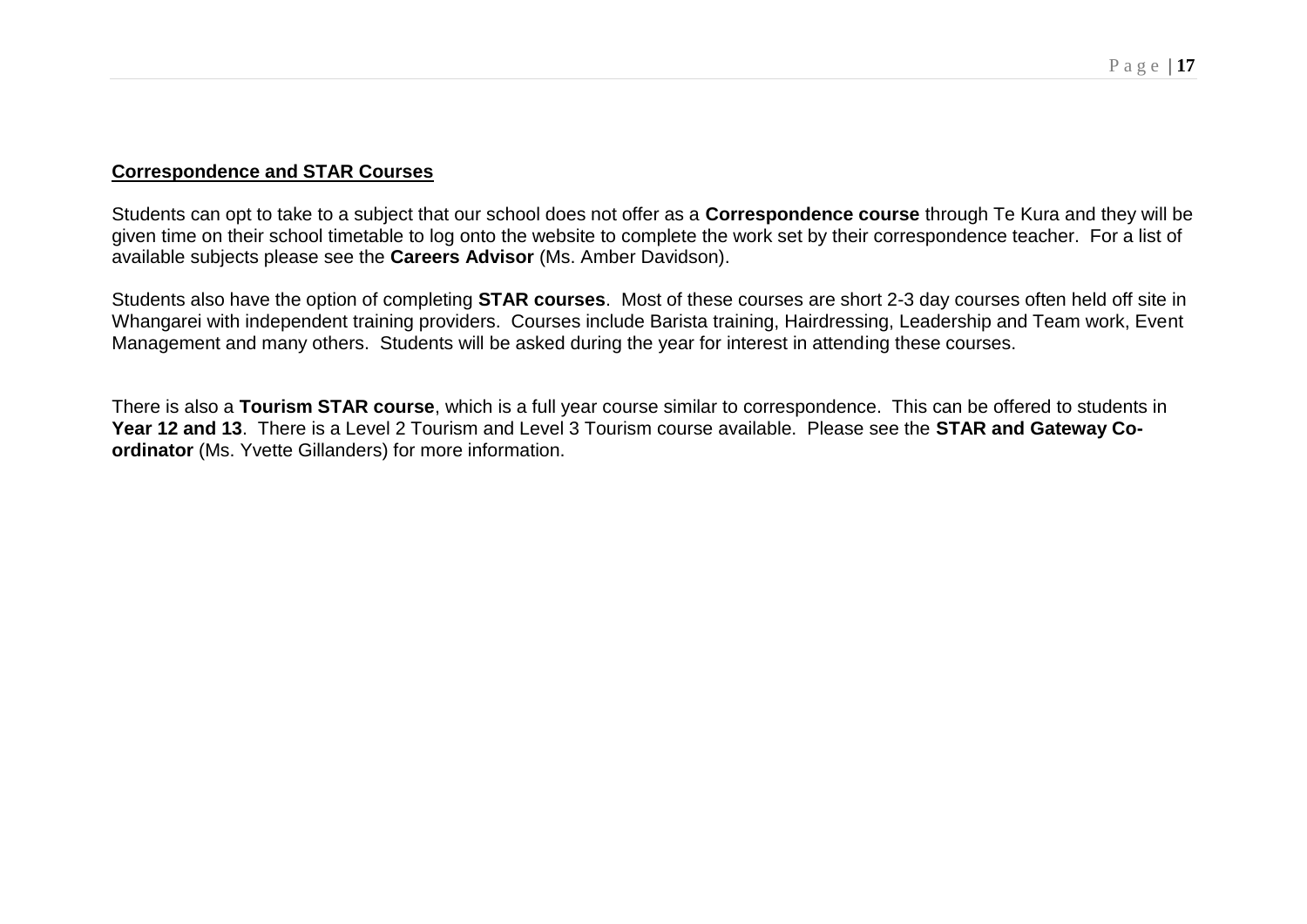# **Project Day: Years 11 -13**

In 2017, the school is interested in getting students involved in more community projects. Senior students will work in groups of their own choosing to complete a range of projects throughout the year. The idea is to give students real life experiences working on projects that help others in the community. These projects will build students capabilities in "work ready skills" and are designed to work alongside our Graduate Profile to enable our students to use the knowledge gained in class and put it into an authentic real world context.

Project Day can also be used for students to undertake individual pursuits such as training towards the Iron Mahue, completing work experience or a Gateway placement, practising their driving with a trained instructor or parent/caregiver, becoming a trained literacy support student, training as a coach, volunteering for a community group and much more.

Students will be expected to learn how to set goals around either their individual or community project and they will be given a finite time to complete their goal before presenting their project to staff, whānau, community and/or their peers. Students should be aiming to work on a minimum of ONE community project and ONE individual project each term, depending on the scope of the project.

There may be opportunities to gain credits during these projects, but this is not the focus of this day. Project Day is about working together to build a better community and to develop students' skills in a range of settings.

If you have any ideas on community projects that our students could be a part of, please tell your child's **Whānau Teacher** during the PST session or contact the **Careers Advisor** (Ms Amber Davidson).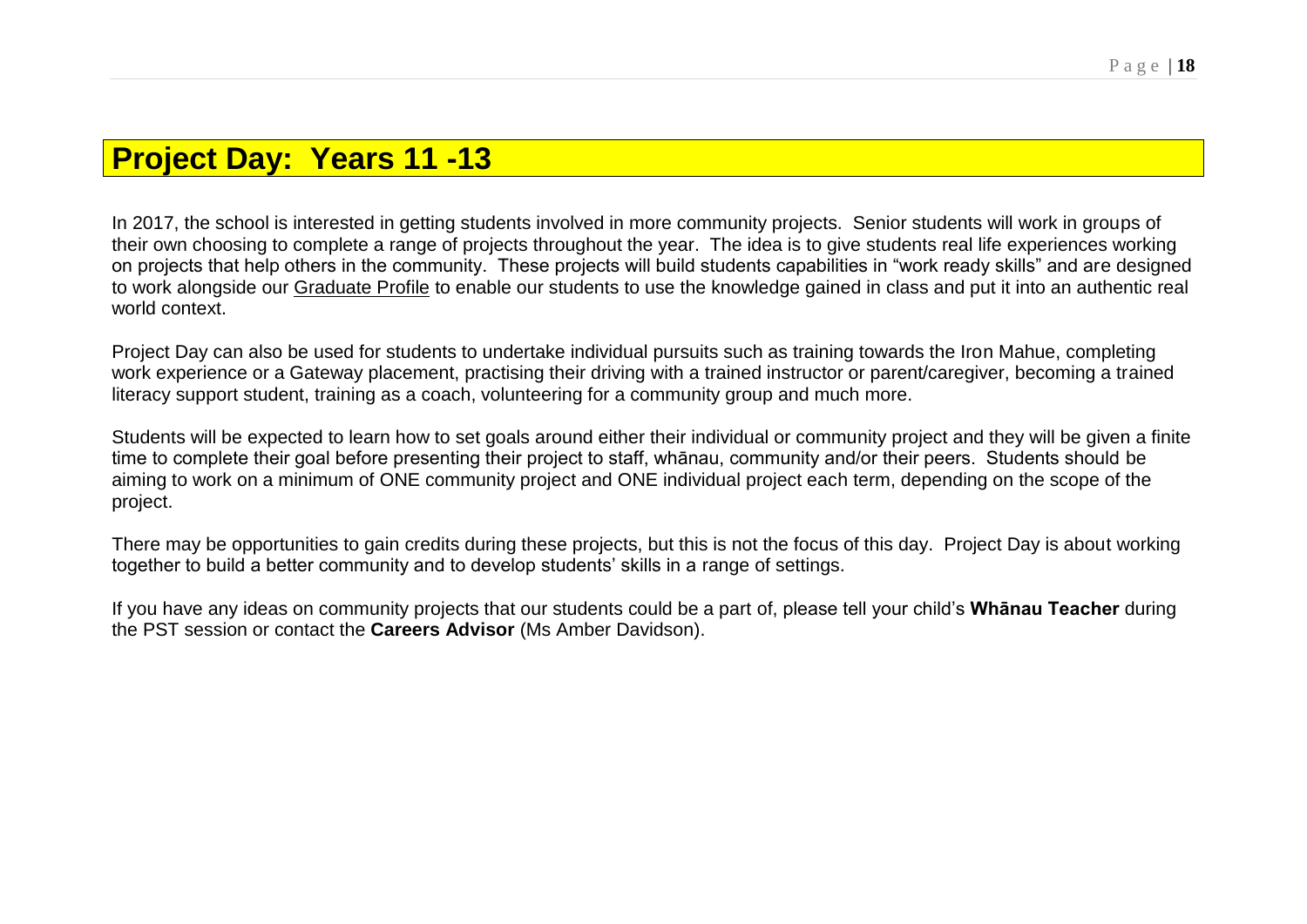# **Course Selection**

If you are a **Year 11 student in 2017** you will be taking a full Level 1 course.

This means you are able to **select any FIVE** of the Level 1 courses on offer.

It is highly recommended that you take an English course AND a Mathematics course in Year 11.

If you are a **Year 12 student in 2017** you may be taking either:

- a) All Level 2 courses
- b) All Level 1 courses
- c) A mixture of Level 1 and 2 courses

You will be able to **select FIVE courses**, including any of the Level 2 Trades Academies.

Passing Level 1 NCEA does not give you entry into all Level 2 NCEA courses.

You must meet the entry requirements for all Level 2 courses, if you do not meet these requirements you may need to complete the Level 1 course first.

If you are taking all Level 2 classes and interested in pursuing university study it is recommended that you take the Academic English course.

If you are **Year 13 or 14 student in 2017** you may be taking either:

- a) All Level 1 courses
- b) All Level 2 courses
- c) All Level 3 courses
- d) A mixture of Level 1, 2 and 3 classes

You will be able to **select FIVE courses**, including any of the Level 2 or 3 Trades Academies.

Passing Level 2 NCEA does not give you entry into all Level 3 NCEA courses.

You must meet the entry requirements for all Level 2 and 3 courses, if you do not meet these requirements you may need to complete the lower level course first.

If you are taking all Level 3 classes and interested in pursuing university study it is recommended that you take an English rich course (Academic English, Classical Studies, History, Media Studies, Art History).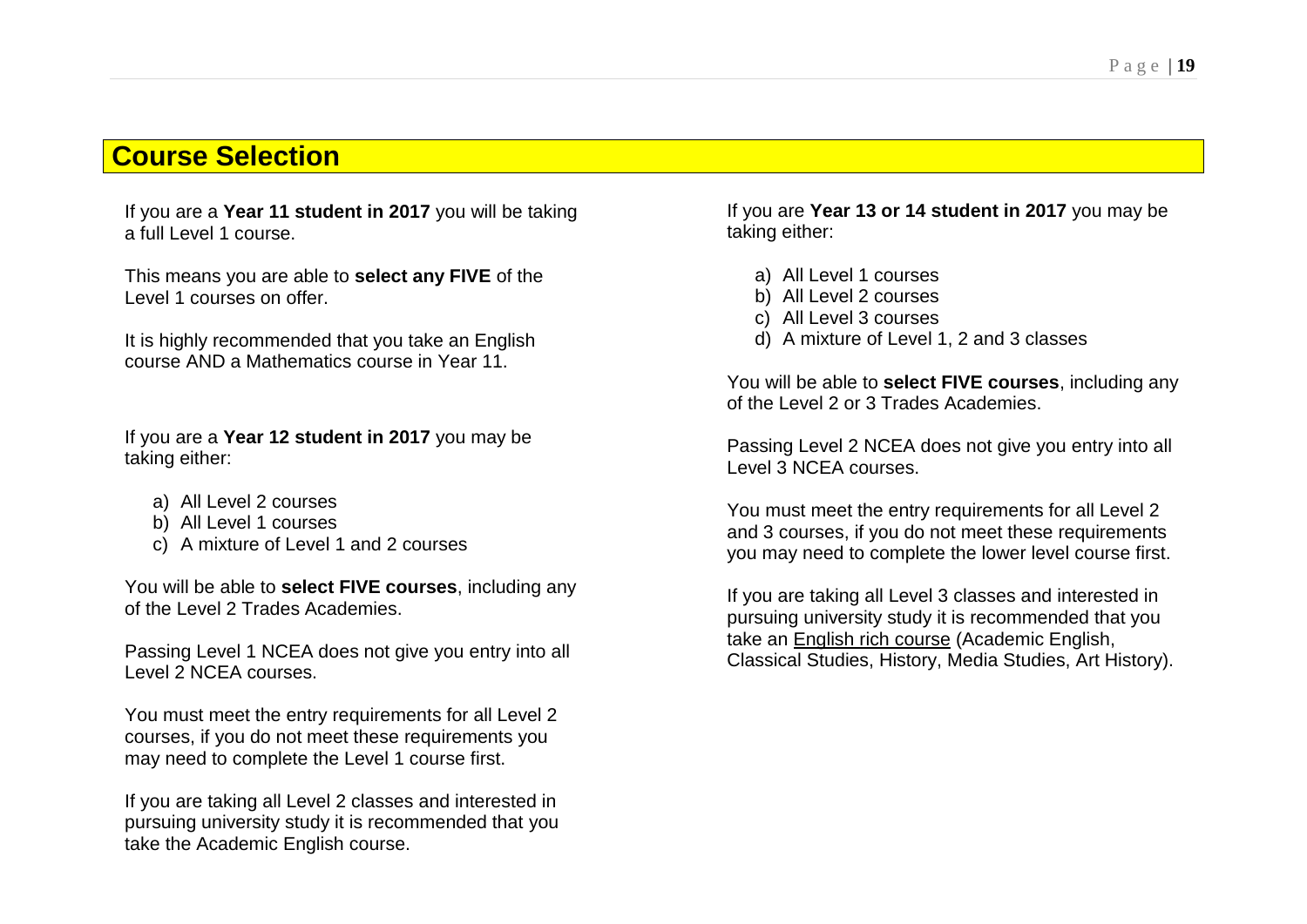| Academic English is the study of people, society and ideas through close reading of literature and film. |                                                                                                                                                                                         |                                                                                                                                                                                                                                                                    |                                                                                                                                                                                                                                                                                                                                                              |
|----------------------------------------------------------------------------------------------------------|-----------------------------------------------------------------------------------------------------------------------------------------------------------------------------------------|--------------------------------------------------------------------------------------------------------------------------------------------------------------------------------------------------------------------------------------------------------------------|--------------------------------------------------------------------------------------------------------------------------------------------------------------------------------------------------------------------------------------------------------------------------------------------------------------------------------------------------------------|
| <b>Course Title</b>                                                                                      | <b>Level 1 Academic English</b>                                                                                                                                                         | <b>Level 2 Academic English</b>                                                                                                                                                                                                                                    | <b>Level 3 Academic English</b>                                                                                                                                                                                                                                                                                                                              |
| <b>Entry</b><br><b>Requirements</b>                                                                      | <b>Open</b>                                                                                                                                                                             | 14 credits from any of these:<br>90849, 90851, 90052, 90053,<br>90854, 90857                                                                                                                                                                                       | 14 credits from any of these:<br>91098, 91102, 91100, 91101,<br>91106, 91107                                                                                                                                                                                                                                                                                 |
| <b>Assessment</b>                                                                                        | 20 Achievement Standard credits:<br>12 credits Internally assessed<br>8 credits Externally assessed                                                                                     | 20 Achievement Standard credits:<br>12 credits Internally assessed<br>8 credits Externally assessed                                                                                                                                                                | 18 Achievement Standard credits:<br>14 credits Internally assessed<br>4 credits Externally assessed                                                                                                                                                                                                                                                          |
| <b>Qualifications</b>                                                                                    | <b>Level 1 NCEA</b><br>Level 1 Literacy                                                                                                                                                 | Level 2 NCEA<br>Level 1 Literacy/UE Literacy                                                                                                                                                                                                                       | <b>Level 3 NCEA</b><br><b>University Entrance</b>                                                                                                                                                                                                                                                                                                            |
| <b>Content</b>                                                                                           | Students will study:<br><b>Formal writing</b><br>Film techniques and explain<br>connections to meaning<br>Literature techniques<br>through a range of texts<br>A novel<br>Speech making | Students will study:<br>Several writing styles<br>Film techniques and<br>develop greater<br>understanding of<br>connections between the<br>film and its audience<br>Literature techniques<br>through a range of texts<br>Novels and short stories<br>Speech making | Students will study:<br>A variety of writing styles<br>$\bullet$<br>Film techniques and expand<br>understanding of<br>connections between the<br>film and its audience<br>Literature techniques<br>$\bullet$<br>through a range of texts<br>Connection of a theme<br>through several different<br>texts<br>How to create a verbal and<br>visual presentation |
| <b>Homework</b>                                                                                          | 1-2 hours per week                                                                                                                                                                      | 1-2 hours per week                                                                                                                                                                                                                                                 | 1-2 hours per week                                                                                                                                                                                                                                                                                                                                           |
| <b>Contact Details</b>                                                                                   | Careers Advisor Amber Davidson ad@whc.school.nz                                                                                                                                         |                                                                                                                                                                                                                                                                    |                                                                                                                                                                                                                                                                                                                                                              |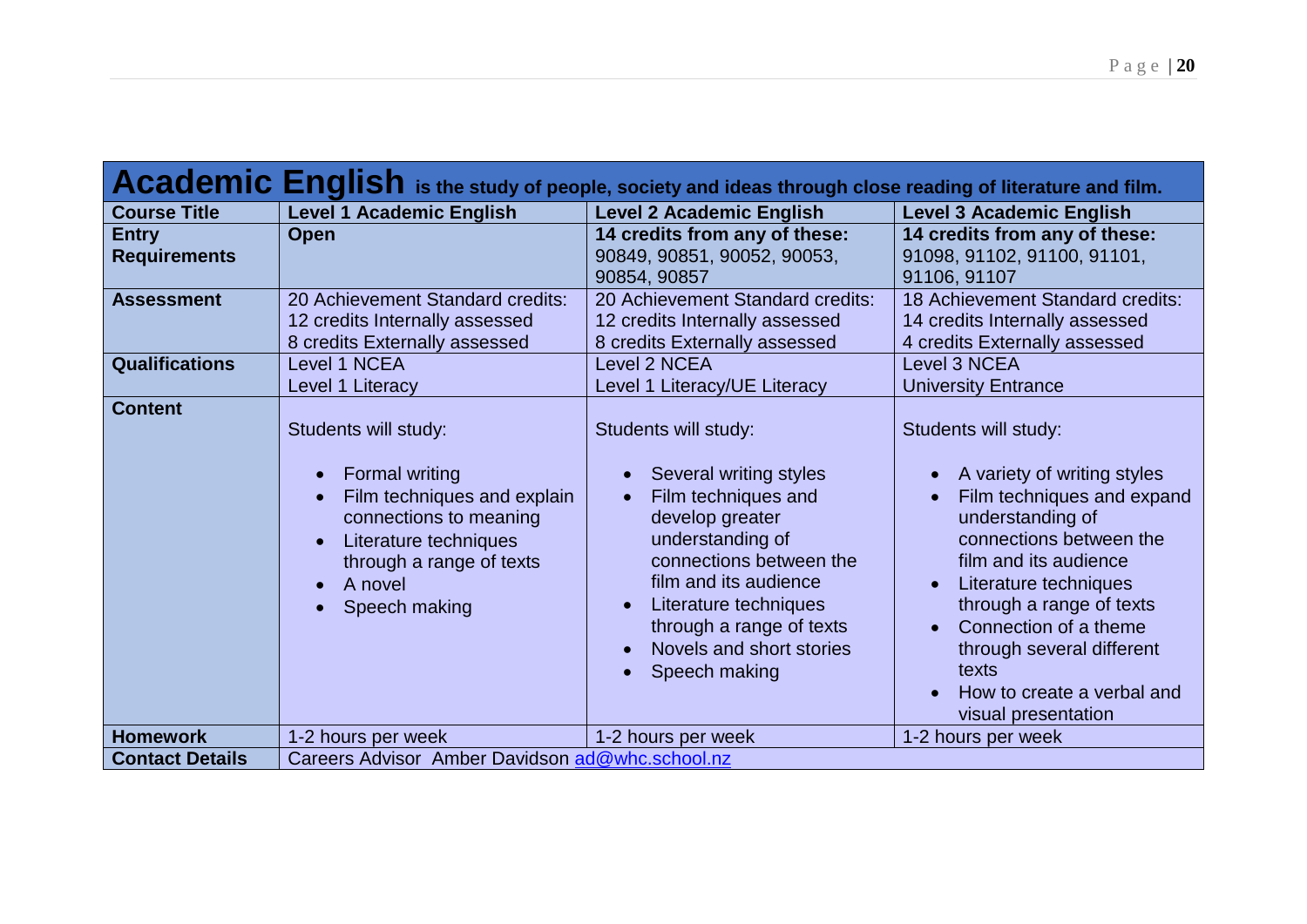| Work Skills English is for students interested in work related English skills such as communication, |                                                                                                                                                                                                                                                                             |                                                                                                                                                                                                                                                                                                     |  |  |
|------------------------------------------------------------------------------------------------------|-----------------------------------------------------------------------------------------------------------------------------------------------------------------------------------------------------------------------------------------------------------------------------|-----------------------------------------------------------------------------------------------------------------------------------------------------------------------------------------------------------------------------------------------------------------------------------------------------|--|--|
|                                                                                                      | problem solving and team building.                                                                                                                                                                                                                                          |                                                                                                                                                                                                                                                                                                     |  |  |
| <b>Course Title</b>                                                                                  | <b>Level 1 Work Skills English</b>                                                                                                                                                                                                                                          | <b>Level 2 Work Skills English</b>                                                                                                                                                                                                                                                                  |  |  |
| <b>Entry</b><br><b>Requirements</b>                                                                  | <b>Open</b>                                                                                                                                                                                                                                                                 | <b>Completion of 12 credits at any Level 1 English</b><br>course                                                                                                                                                                                                                                    |  |  |
| <b>Assessment</b>                                                                                    | 20 Unit Standard Credits:<br>All Internally assessed                                                                                                                                                                                                                        | 20 Unit Standard Credits:<br>All internally assessed                                                                                                                                                                                                                                                |  |  |
| <b>Qualifications</b>                                                                                | Level 1 NCEA<br>Level 1 Literacy                                                                                                                                                                                                                                            | Level 2 NCEA                                                                                                                                                                                                                                                                                        |  |  |
| <b>Content</b>                                                                                       | Students will study:<br>Reading a range of texts for a practical<br>purpose<br>Writing a range of texts<br>Speaking and listening skills<br>Interview techniques<br>Research using the internet<br><b>Creating PowerPoint presentations</b><br>Basic word processing skills | Students will study:<br>Identity and whakapapa<br>$\bullet$<br>Career research and planning for the future<br>$\bullet$<br>Working as a team to complete a range of tasks<br><b>Formal interview skills</b><br>$\bullet$<br>A variety of desktop presentation applications<br>CV and resume writing |  |  |
| <b>Homework</b>                                                                                      | 1-2 hours per week                                                                                                                                                                                                                                                          | 1-2 hours per week                                                                                                                                                                                                                                                                                  |  |  |
| <b>Contact Details</b>                                                                               | Careers Advisor Amber Davidson ad@whc.school.nz                                                                                                                                                                                                                             |                                                                                                                                                                                                                                                                                                     |  |  |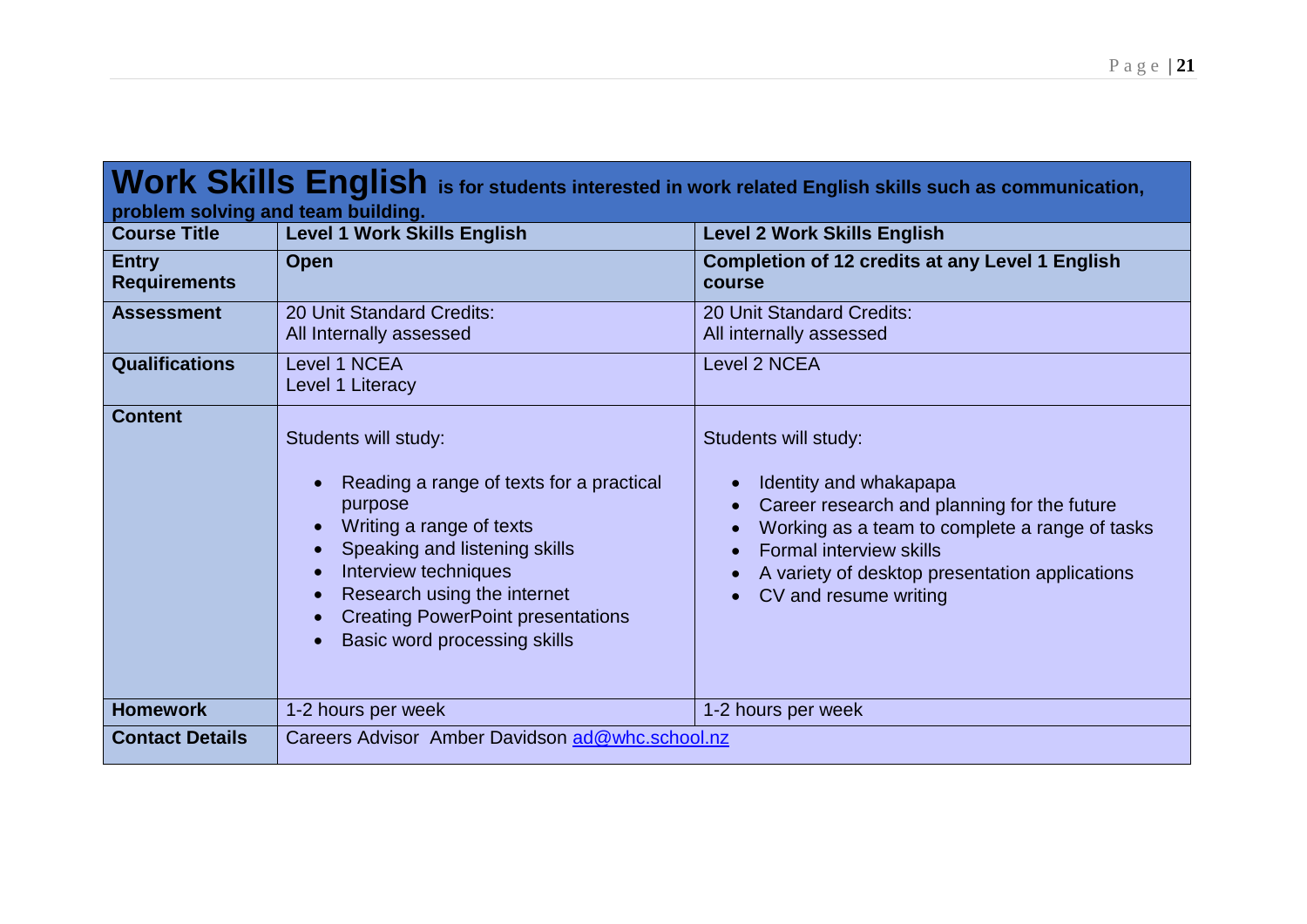| <b>Course Title</b>                 | Science is the study of our biological, physical and chemical world through experimentation and analysis of theory<br><b>Level 1 Science</b>            | <b>Level 2 Science</b>                                                                                                                         | <b>Level 3 Physics</b><br><b>Level 3 Biology</b>                                                                                                         |
|-------------------------------------|---------------------------------------------------------------------------------------------------------------------------------------------------------|------------------------------------------------------------------------------------------------------------------------------------------------|----------------------------------------------------------------------------------------------------------------------------------------------------------|
| <b>Entry</b><br><b>Requirements</b> | <b>Open</b>                                                                                                                                             | 12 credits in Level 1 Science,<br>including 1 external                                                                                         | <b>Level 3 Chemistry</b><br>12 credits in Level 2 Science,<br>including 8 credits in one domain<br>(Physics, Biology or Chemistry)                       |
| <b>Assessment</b>                   | 24 Achievement Standard credits:<br>12 Internally assessed<br>12 Externally assessed                                                                    | 24 Achievement Standard credits:<br>12 Internally assessed<br>12 Externally assessed                                                           | 18 Achievement Standard credits:<br>14 Internally assessed<br>4 Externally assessed                                                                      |
| <b>Qualifications</b>               | <b>Level 1 Science</b>                                                                                                                                  | <b>Level 2 Science</b>                                                                                                                         | <b>Level 3 Science</b><br><b>University Entrance</b>                                                                                                     |
| <b>Content</b>                      | Students may study:<br>Plant life cycles<br>Earth and Space basics<br><b>Genetics</b><br>Principles of physics<br><b>Chemical reactions</b><br>Research | Students may study:<br><b>Animal habitats</b><br>Earth and Space theory<br><b>Experiments in physics</b><br>Chemistry and industry<br>Research | Students will choose ONE of the<br>three science domains to focus on<br>for the full year:<br><b>Biology</b><br><b>Physics</b><br>Chemistry<br>$\bullet$ |
| <b>Homework</b>                     | 30 mins per week                                                                                                                                        | 1-2 hours per week                                                                                                                             | 1-2 hours per week                                                                                                                                       |
| <b>Contact Details</b>              | Careers Advisor Amber Davidson ad@whc.school.nz                                                                                                         |                                                                                                                                                |                                                                                                                                                          |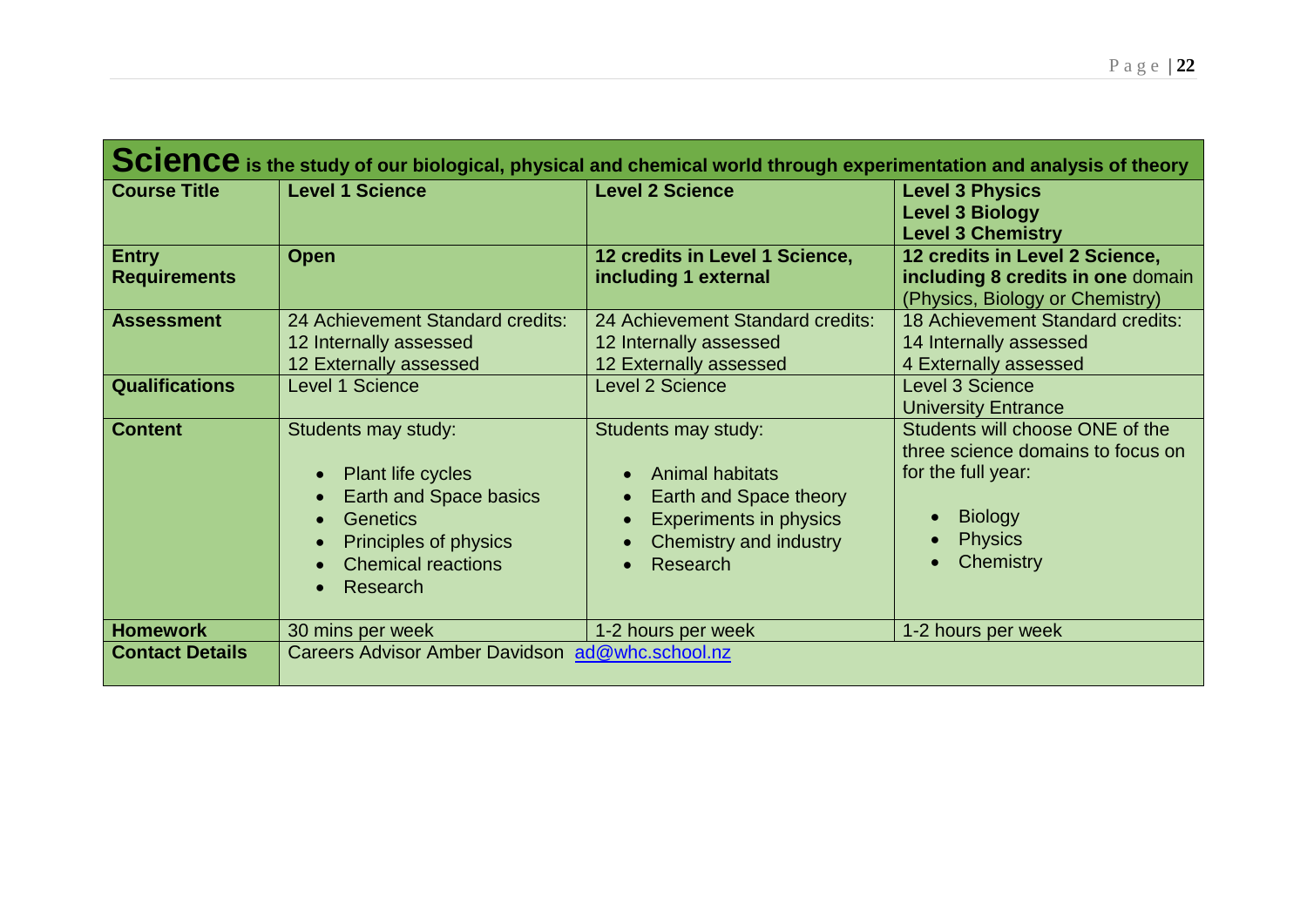| EarthCare includes ITO Pest and Agriculture practical skills, horticulture skills, environmental sustainability<br>skills and business skills aimed at developing skills and knowledge that will enable students to develop their own |                                                                                                                                                                                                                                        |                                                                                                                                                                                                                                                                                   |  |
|---------------------------------------------------------------------------------------------------------------------------------------------------------------------------------------------------------------------------------------|----------------------------------------------------------------------------------------------------------------------------------------------------------------------------------------------------------------------------------------|-----------------------------------------------------------------------------------------------------------------------------------------------------------------------------------------------------------------------------------------------------------------------------------|--|
| sustainable futures.<br><b>Course Title</b>                                                                                                                                                                                           | <b>L3 EarthCare/Business Studies</b>                                                                                                                                                                                                   | <b>L3 EarthCare/Education for Sustainability</b>                                                                                                                                                                                                                                  |  |
| <b>Entry</b><br><b>Requirements</b>                                                                                                                                                                                                   | <b>Preferably completed EarthCareY2</b>                                                                                                                                                                                                | <b>Preferably completed EarthCareY2</b>                                                                                                                                                                                                                                           |  |
| <b>Assessment</b>                                                                                                                                                                                                                     | <b>Achievement Standards: 15 credits</b><br>15 internally assessed credits                                                                                                                                                             | <b>Achievement Standards: 14 credits</b><br>14 internally assessed credits                                                                                                                                                                                                        |  |
| <b>Qualifications</b>                                                                                                                                                                                                                 | <b>NCEA Level 3</b><br><b>University Entrance</b>                                                                                                                                                                                      | <b>NCEA Level 3</b><br><b>University Entrance</b>                                                                                                                                                                                                                                 |  |
| <b>Content</b>                                                                                                                                                                                                                        | Students will learn to:<br>• Develop and run an innovative, sustainable<br>business in consultation with specialist<br>advisors<br>• Develop a comprehensive business and<br>marketing plan<br>• Comprehensively evaluate the business | Students will learn to:<br>Carry out research and/or a practical inquiry to inform<br>development of a strategy that addresses a<br>sustainability issue<br>Analyse the impact of policies on a sustainable future<br>Evaluate the impact of sustainability actions or<br>project |  |
| <b>Homework</b>                                                                                                                                                                                                                       | <b>Nil</b>                                                                                                                                                                                                                             | <b>Nil</b>                                                                                                                                                                                                                                                                        |  |
| <b>Contact Details</b>                                                                                                                                                                                                                | Mrs Cairns-Cowan cc@whc.school.nz                                                                                                                                                                                                      |                                                                                                                                                                                                                                                                                   |  |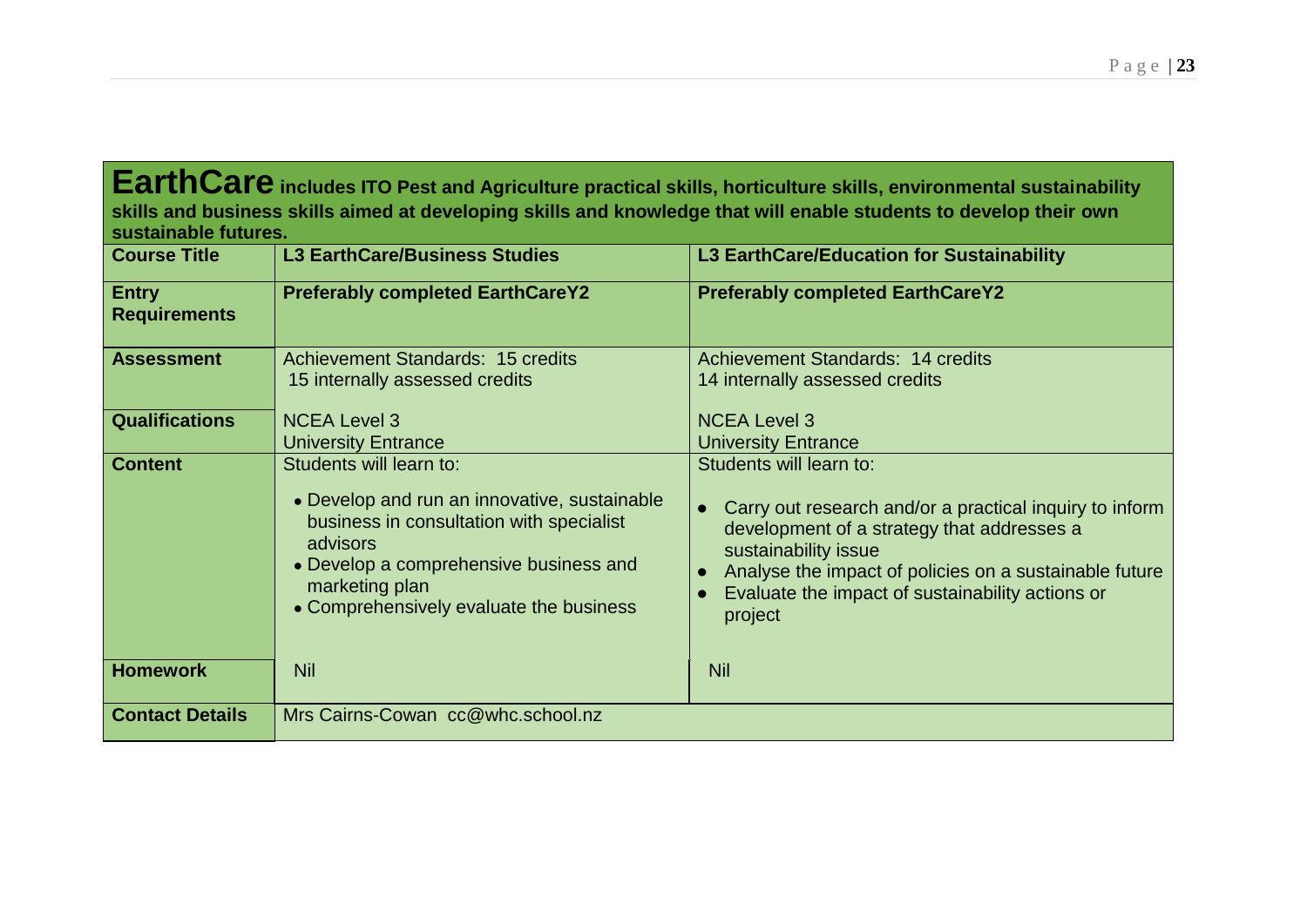| Mathematics is the practical and theory-based study of numbers, shapes and patterns. |                                                                                                                                                              |                                                                                                                                                                                                                  |                                                                                                                                                                                                        |
|--------------------------------------------------------------------------------------|--------------------------------------------------------------------------------------------------------------------------------------------------------------|------------------------------------------------------------------------------------------------------------------------------------------------------------------------------------------------------------------|--------------------------------------------------------------------------------------------------------------------------------------------------------------------------------------------------------|
| <b>Course Title</b>                                                                  | <b>Level 1 Mathematics</b>                                                                                                                                   | <b>Level 1 Trades Mathematics</b>                                                                                                                                                                                | <b>Level 2 Mathematics</b>                                                                                                                                                                             |
| <b>Entry</b><br><b>Requirements</b>                                                  | <b>Open</b>                                                                                                                                                  | <b>Open</b>                                                                                                                                                                                                      | <b>12 Level 1 Achievement Standard</b><br>credits including AS91026 and<br>AS91029                                                                                                                     |
| <b>Assessment</b>                                                                    | <b>Achievement Standards: 19</b><br>credits<br>15 credits internally assessed<br>4 credits externally assessed                                               | <b>Achievement Standards: 7 credits</b><br>Unit Standards: 10 credits<br>17 credits internally assessed.                                                                                                         | <b>Achievement Standards: 16 credits</b><br>12 credits internally assessed<br>4 credits externally assessed                                                                                            |
| <b>Qualifications</b>                                                                | <b>NCEA Level 1</b>                                                                                                                                          | <b>NCEA Level 1</b>                                                                                                                                                                                              | <b>NCEA Level 2</b>                                                                                                                                                                                    |
| <b>Content</b>                                                                       | <b>Students will learn:</b><br>Numeric reasoning<br>Linear algebra<br><b>Measurement</b><br>Chance and data.<br>Right-angles triangles<br>Networks (Level 2) | <b>Students will learn:</b><br>• Use number to solve<br>problems<br>Use measurement to solve<br>problems<br>Interpret statistical<br>$\bullet$<br>information for a purpose.<br>Numeric reasoning<br>Measurement | <b>Students will learn:</b><br>Sequences and series<br><b>Trigonometric methods</b><br>Co-ordinate geometry.<br>Probability methods<br><b>Networks</b><br>$\bullet$<br>Linear programming (Level<br>3) |
| <b>Homework</b>                                                                      | $1 - 2$ hours.                                                                                                                                               | Nil                                                                                                                                                                                                              | $1 - 2$ hours                                                                                                                                                                                          |
| <b>Contact Details</b>                                                               | <b>HOD Mathematics Mr D Fowler</b>                                                                                                                           | df@whc.school.nz                                                                                                                                                                                                 |                                                                                                                                                                                                        |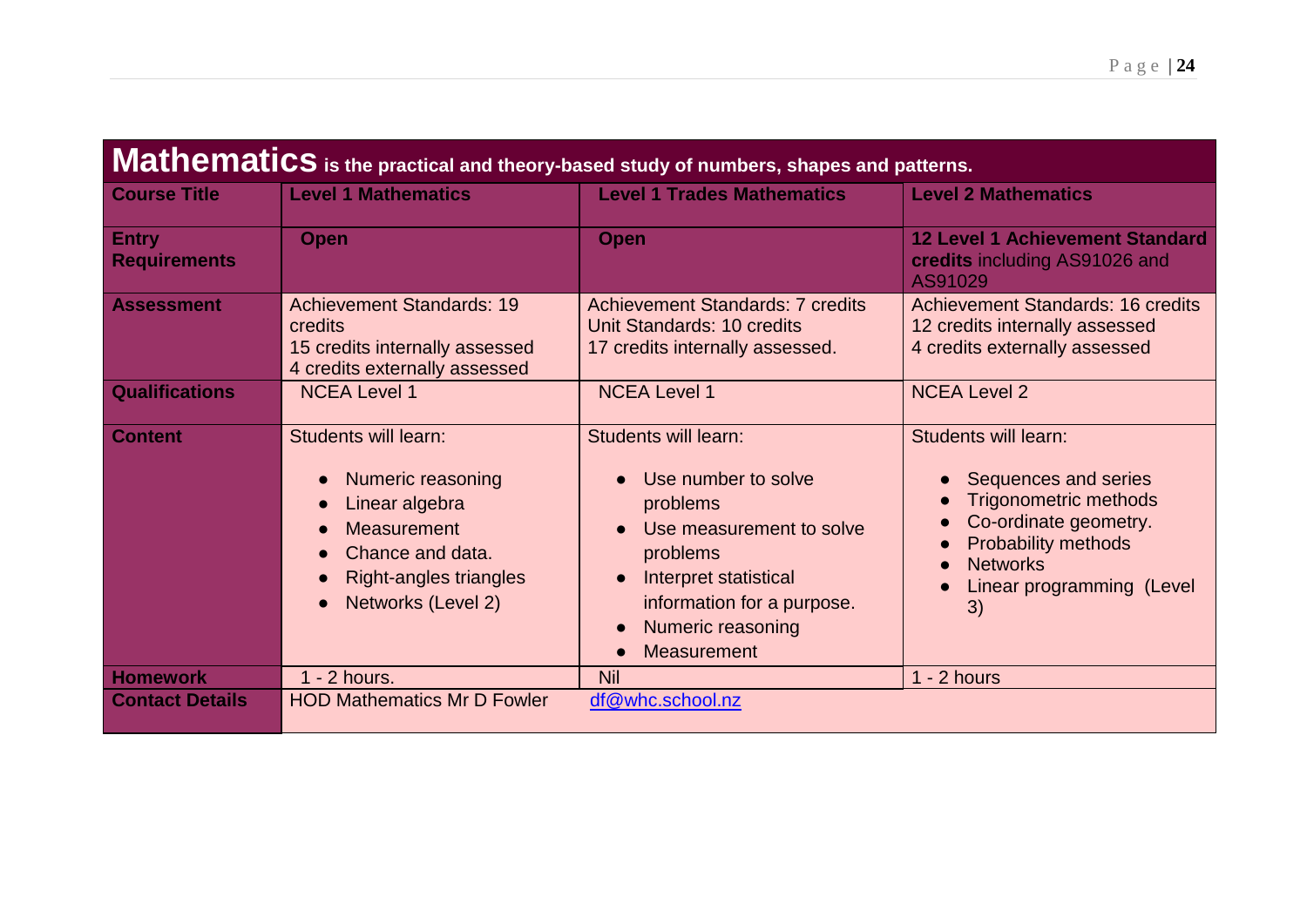| Mathematics is the practical and theory-based study of numbers, shapes and patterns. |                                                                                                                                              |                                                                                                                                                      |                                                                                                                                             |
|--------------------------------------------------------------------------------------|----------------------------------------------------------------------------------------------------------------------------------------------|------------------------------------------------------------------------------------------------------------------------------------------------------|---------------------------------------------------------------------------------------------------------------------------------------------|
| <b>Course Title</b>                                                                  | <b>L3 Statistics</b>                                                                                                                         | <b>L3 Mathematics and Statistics</b>                                                                                                                 | <b>L3 Calculus</b>                                                                                                                          |
| <b>Entry</b><br><b>Requirements</b>                                                  | <b>12 Level 2 Achievement</b><br><b>Standard credits including AS</b><br>91259 and AS 91258                                                  | <b>12 Level 2 Achievement Standard</b><br>credits including AS 91256 and AS<br>91258                                                                 | <b>12 Level 2 Achievement</b><br><b>Standard credits including AS</b><br>91259 and AS 91258                                                 |
| <b>Assessment</b>                                                                    | <b>Achievement Standards: 15</b><br>credits<br>11 credits internally assessed<br>4 credits externally assessed.                              | Achievement Standards: 17 credits<br>13 credits internally assessed<br>4 credits externally assessed                                                 | Achievement Standards: 18 credits<br>6 credits internally assessed<br>12 credits externally assessed                                        |
| <b>Qualifications</b>                                                                | <b>NCEA Level 3</b><br><b>University Entrance</b>                                                                                            | <b>NCEA Level 3</b><br><b>University Entrance</b>                                                                                                    | <b>NCEA Level 3</b><br><b>University Entrance</b>                                                                                           |
| <b>Content</b>                                                                       | <b>Students will learn:</b><br>Linear programming<br>Time series data<br><b>Bivariate measurement</b><br>data.<br>Probability distributions. | <b>Students will learn:</b><br>Linear programming<br>Trigonometry<br>Critical path analysis<br>Time series data.<br><b>Probability distributions</b> | <b>Students will learn:</b><br>The geometry of conic<br>sections.<br>Linear programming<br>Differentiation methods.<br>Integration methods. |
| <b>Homework</b>                                                                      | 4 hours                                                                                                                                      | 4 hours                                                                                                                                              | 4 hours                                                                                                                                     |
| <b>Contact Details</b>                                                               | <b>HOD Mathematics Mr D Fowler</b>                                                                                                           | df@whc.school.nz                                                                                                                                     |                                                                                                                                             |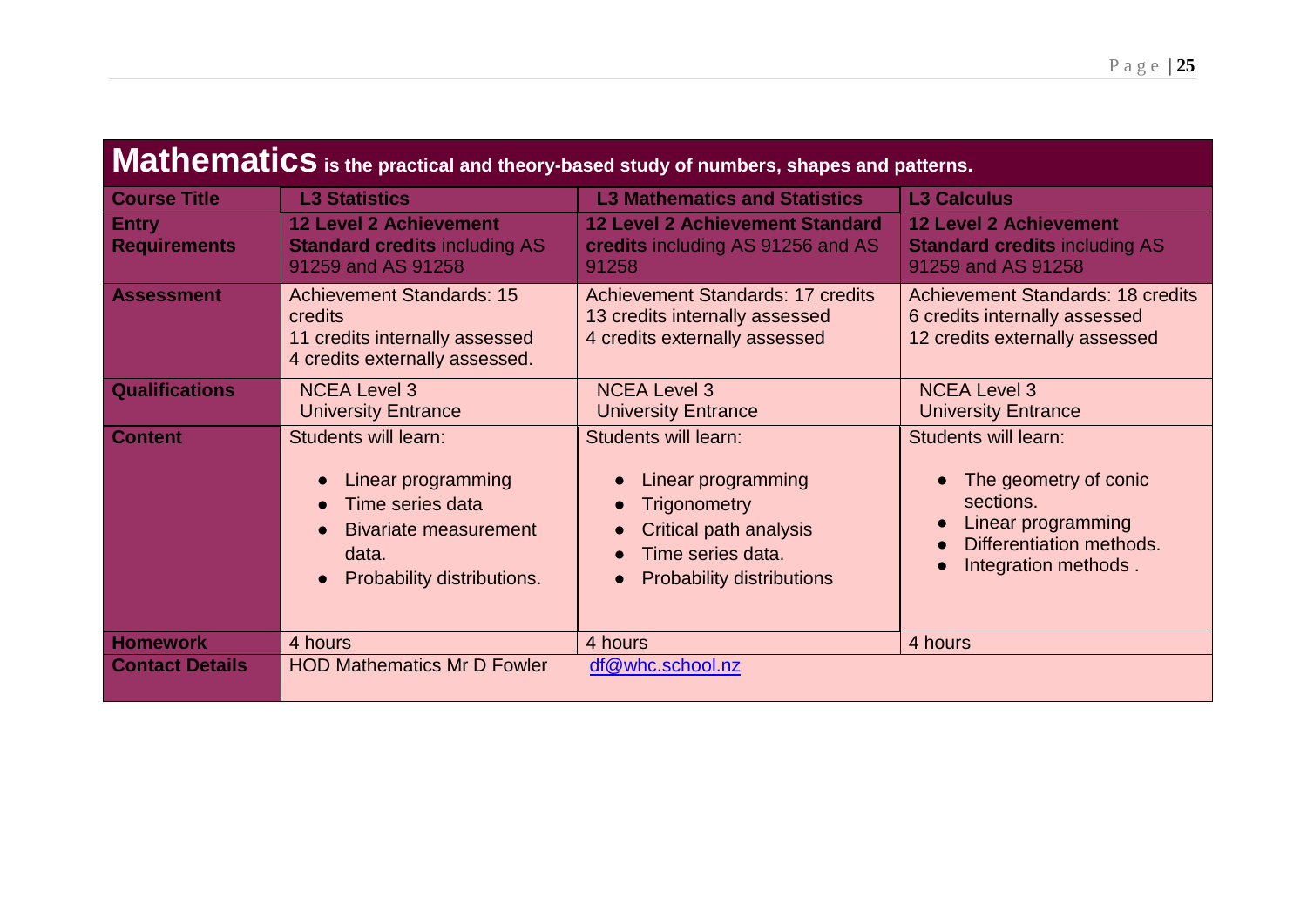| Physical Education is the study of the human body in motion and the importance of a healthy lifestyle for |                                                                                                                                                                                                                                                                                                                                                                                         |                                                                                                                                                                                                                                                                                                                                                                                                                      |                                                                                                                                                                                                                                                                                                                                                                                                                           |  |
|-----------------------------------------------------------------------------------------------------------|-----------------------------------------------------------------------------------------------------------------------------------------------------------------------------------------------------------------------------------------------------------------------------------------------------------------------------------------------------------------------------------------|----------------------------------------------------------------------------------------------------------------------------------------------------------------------------------------------------------------------------------------------------------------------------------------------------------------------------------------------------------------------------------------------------------------------|---------------------------------------------------------------------------------------------------------------------------------------------------------------------------------------------------------------------------------------------------------------------------------------------------------------------------------------------------------------------------------------------------------------------------|--|
| individuals, whānau and communities.                                                                      |                                                                                                                                                                                                                                                                                                                                                                                         |                                                                                                                                                                                                                                                                                                                                                                                                                      |                                                                                                                                                                                                                                                                                                                                                                                                                           |  |
| <b>Course Title</b>                                                                                       | <b>Level 1 Physical Education</b>                                                                                                                                                                                                                                                                                                                                                       | <b>Level 2 Physical Education</b>                                                                                                                                                                                                                                                                                                                                                                                    | <b>Level 3 Physical Education</b>                                                                                                                                                                                                                                                                                                                                                                                         |  |
| <b>Entry</b><br><b>Requirements</b>                                                                       | <b>Open</b>                                                                                                                                                                                                                                                                                                                                                                             | <b>14 Level 1 PE Achievement</b><br><b>Standard credits including 90962</b>                                                                                                                                                                                                                                                                                                                                          | <b>14 Level 2 PE Achievement</b><br><b>Standard credits including 91330</b>                                                                                                                                                                                                                                                                                                                                               |  |
| <b>Assessment</b>                                                                                         | <b>Achievement Standards:19 credits</b><br>Unit standards: 2 Credits<br>21 credits internally assessed                                                                                                                                                                                                                                                                                  | <b>Achievement Standards: 16 credits</b><br>Unit Standards: 2 Credits<br>18 credits internally assessed                                                                                                                                                                                                                                                                                                              | <b>Achievement Standards: 16 credits</b><br>Unit Standards: 12 credits<br>28 credits internally assessed                                                                                                                                                                                                                                                                                                                  |  |
| <b>Qualifications</b>                                                                                     | <b>NCEA Level 1</b>                                                                                                                                                                                                                                                                                                                                                                     | <b>NCEA Level 2</b>                                                                                                                                                                                                                                                                                                                                                                                                  | <b>NCEA Level 3</b><br><b>University Entrance</b>                                                                                                                                                                                                                                                                                                                                                                         |  |
| <b>Content</b>                                                                                            | <b>Students will learn:</b><br>Demonstrate kayaking skills<br>Demonstrate quality<br>movement in the performance<br>of a physical activity<br>Participate actively in a variety<br>$\bullet$<br>of physical activities and<br>explain factors that influence<br>own participation<br>Demonstrate interpersonal<br>skills in a group and explain<br>how these skills impact on<br>others | Students will learn:<br>• To perform a physical activity<br>in an applied setting<br>To demonstrate understanding<br>of the application of<br>biophysical principles to<br>training for physical activity<br>• To analyse the application of<br>risk management strategies to<br>a challenging outdoor activity<br>• To evaluate leadership<br>strategies that contribute to the<br>effective functioning of a group | <b>Students will learn:</b><br>To examine current physical<br>activity event, trend, or issue<br>and its impact on New Zealand<br>society<br>To evaluate the effectiveness<br>of a performance improvement<br>programme<br>Demonstrate quality<br>performance of a physical<br>activity in an applied setting<br>Analyse issues in safety<br>management for outdoor<br>activity to devise safety<br>management strategies |  |
| <b>Homework</b>                                                                                           | $1 - 2$ hours.                                                                                                                                                                                                                                                                                                                                                                          | 1-2 hours.                                                                                                                                                                                                                                                                                                                                                                                                           | 1-2 hours                                                                                                                                                                                                                                                                                                                                                                                                                 |  |
| <b>Contact Details</b>                                                                                    | HOD PE/Health Mr Ben O'Donnell                                                                                                                                                                                                                                                                                                                                                          | bo@whc.school.nz                                                                                                                                                                                                                                                                                                                                                                                                     |                                                                                                                                                                                                                                                                                                                                                                                                                           |  |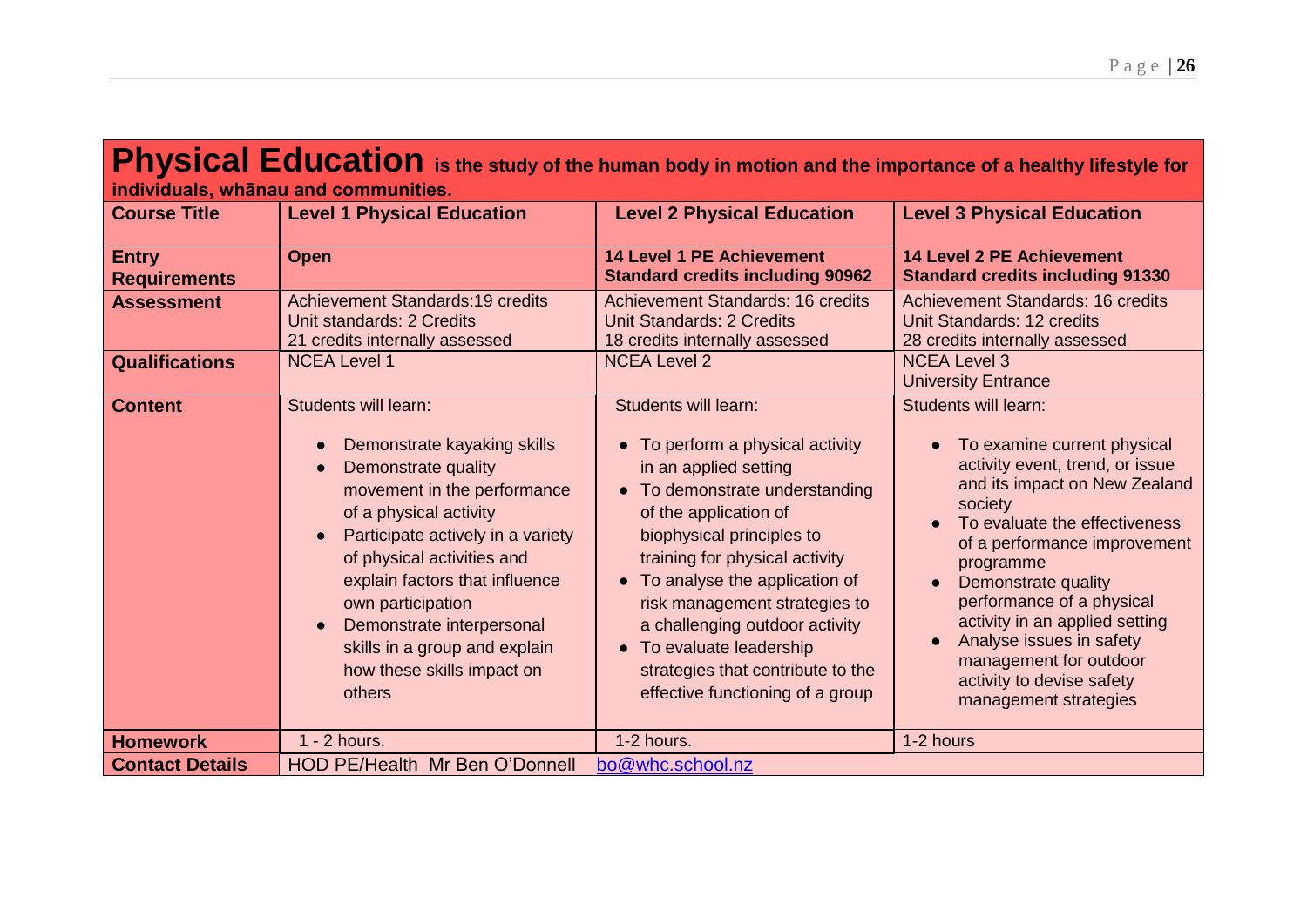**Outdoor Education** is about giving students the opportunity to explore more 'adventure style' sports **and recreation activities. Students will be expected to participated in all activities so they must have courage to be in this class.**

| <b>Course Title</b>                 | <b>L2 Outdoor Education</b>                                                                                                                                                                                    | <b>L3 Outdoor Education</b>                                                                                                                                                                                                                          |
|-------------------------------------|----------------------------------------------------------------------------------------------------------------------------------------------------------------------------------------------------------------|------------------------------------------------------------------------------------------------------------------------------------------------------------------------------------------------------------------------------------------------------|
| <b>Entry</b><br><b>Requirements</b> | 10 Level 1 Achievement Standard credits in<br><b>Physical Education or similar subject</b>                                                                                                                     | 10 Level 2 credits in Outdoor Education or Physical<br><b>Education</b>                                                                                                                                                                              |
| <b>Assessment</b>                   | Unit Standards: 15 credits<br>15 credits internally assessed                                                                                                                                                   | <b>Unit Standards: 17 credits</b><br>17 credits internally assessed                                                                                                                                                                                  |
| <b>Qualifications</b>               | <b>NCEA Level 2</b>                                                                                                                                                                                            | <b>NCEA Level 3</b>                                                                                                                                                                                                                                  |
| <b>Content</b>                      | <b>Students will learn:</b><br>Mountain cycling and touring<br>$\bullet$<br>Rock climbing and rope systems<br><b>Tramping and camping</b><br>$\bullet$<br><b>Kayaking skills</b><br>Dive safety<br>Snorkelling | Students will learn:<br>How to evaluate risk management in outdoor<br><b>pursuits</b><br>To read weather reports and apply it to an<br>outdoor activity<br>To cross rivers safely<br>To demonstrate track safety during an overnight<br>camping trip |
| <b>Homework</b>                     | $1 - 2$ hours.                                                                                                                                                                                                 | 1-2 hours.                                                                                                                                                                                                                                           |
| <b>Contact Details</b>              | HOD PE/Health Mr Ben O'Donnell<br>bo@whc.school.nz                                                                                                                                                             |                                                                                                                                                                                                                                                      |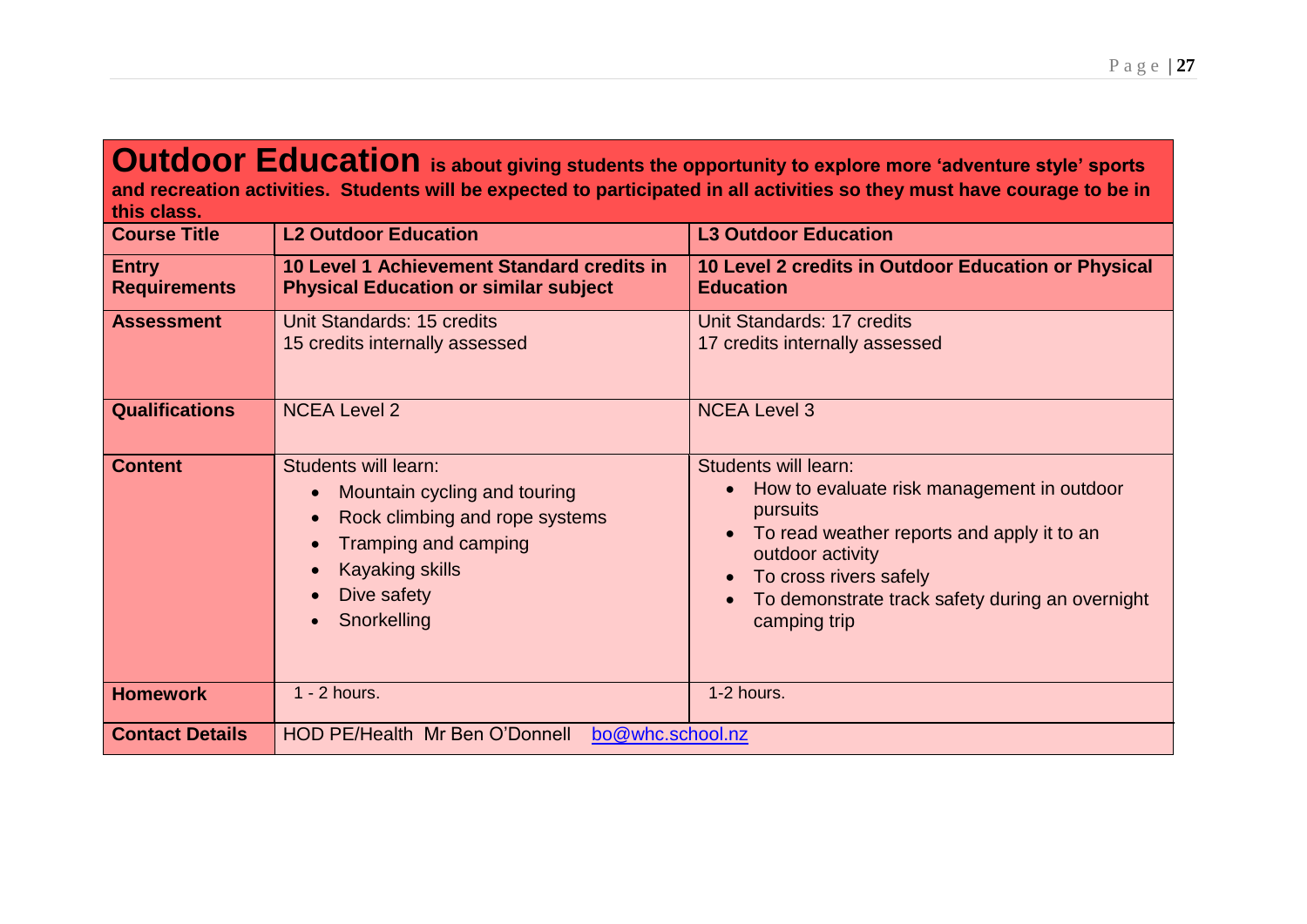|                           | Humanities courses are designed to allow students to learn about our place in society through a range of                |  |
|---------------------------|-------------------------------------------------------------------------------------------------------------------------|--|
|                           | subjects such as Classical Studies, Art History, History, Social Studies and Media Studies. We look at our world in the |  |
| past, present and future. |                                                                                                                         |  |
|                           | _____                                                                                                                   |  |

| <b>Course Title</b>                 | <b>L1 Humanities</b>                                                                                                                                                                                                                     | <b>L2 Humanities</b>                                                                                                                                                                                                                             | <b>L3 Media Studies</b><br><b>L3 Classical Studies</b><br><b>L3 History</b>                                                                                                                                                                                                                                       |
|-------------------------------------|------------------------------------------------------------------------------------------------------------------------------------------------------------------------------------------------------------------------------------------|--------------------------------------------------------------------------------------------------------------------------------------------------------------------------------------------------------------------------------------------------|-------------------------------------------------------------------------------------------------------------------------------------------------------------------------------------------------------------------------------------------------------------------------------------------------------------------|
| <b>Entry</b><br><b>Requirements</b> | <b>Open</b>                                                                                                                                                                                                                              | Four of the following:<br>91016, 91025, 91006, 91040,<br>91005, 90849, 90854, 90053                                                                                                                                                              | Four of the following:<br>91098, 91101, 91106, 91204,<br>91186, 91279, 91283                                                                                                                                                                                                                                      |
| <b>Assessment</b>                   | <b>Achievement Standards: 22 credits</b><br>14 credits internally assessed<br>8 credits externally assessed                                                                                                                              | <b>Achievement Standards: 24 credits</b><br>16 credits internally assessed<br>8 credits externally assessed                                                                                                                                      | <b>Achievement Standards: 22 credits</b><br>14 credits internally assessed<br>8 credits externally assessed                                                                                                                                                                                                       |
| <b>Qualifications</b>               | <b>NCEA Level 1</b>                                                                                                                                                                                                                      | <b>NCEA Level 2</b>                                                                                                                                                                                                                              | <b>NCEA Level 3</b><br><b>University Entrance</b>                                                                                                                                                                                                                                                                 |
| <b>Content</b>                      | Students will:<br>Compare Greek mythology to<br>superheroes<br>Study the messages and<br>stories behind important art<br>works<br>Research an important NZ<br>person or historic event<br>Explain the impact of social<br>media on youth | <b>Students will:</b><br>• Analyse the play<br>"Oedipus the King"<br>• Study a specific media<br>genre (film or magazine)<br>• Design and produce a<br>media product (film or<br>magazine)<br>• Visit a gallery and write<br>about two art works | Students will need to pick one of<br>the following areas of study for the<br>year:<br><b>Classical studies; Greek</b><br>$\bullet$<br>history, art and literature<br>History; NZ history 1840 to<br>present (emphasis on<br>Treaty of Waitangi and Race<br>Relations)<br>Media Studies; film and<br>genre studies |
| <b>Homework</b>                     | 10-15 mins each night                                                                                                                                                                                                                    | 20-30 mins each night                                                                                                                                                                                                                            | 30 mins each night minimum                                                                                                                                                                                                                                                                                        |
| <b>Contact Details</b>              | HOD Social Studies Amber Davidson ad@whc.school.nz                                                                                                                                                                                       |                                                                                                                                                                                                                                                  |                                                                                                                                                                                                                                                                                                                   |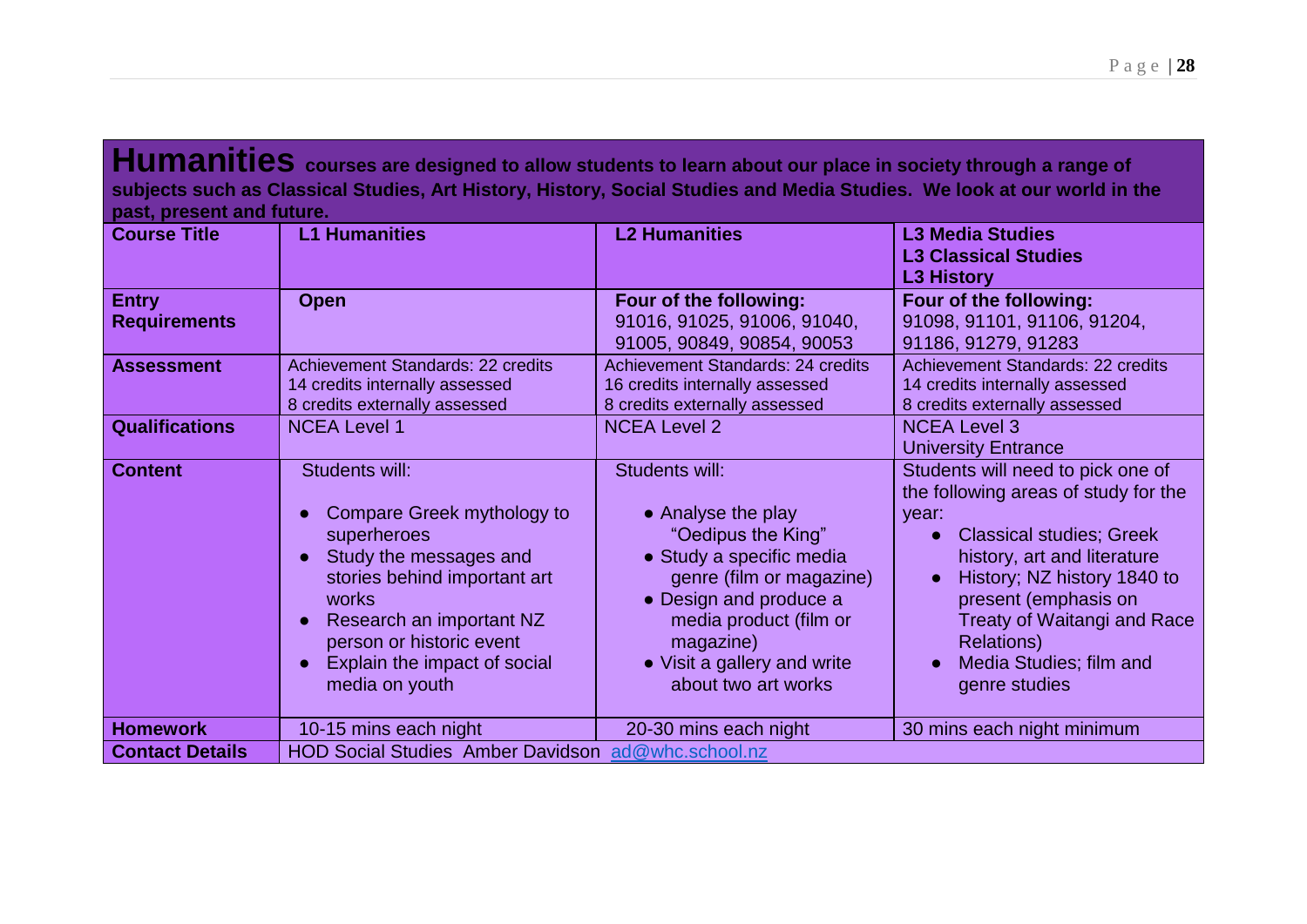| Students will learn to communicate in Te Reo Maori both formally and informally. |                                                                                                                                                                                                                                                                                            |                                                                                                                                                                                                                                   |                                                                                                                                                                                                                                                                              |  |
|----------------------------------------------------------------------------------|--------------------------------------------------------------------------------------------------------------------------------------------------------------------------------------------------------------------------------------------------------------------------------------------|-----------------------------------------------------------------------------------------------------------------------------------------------------------------------------------------------------------------------------------|------------------------------------------------------------------------------------------------------------------------------------------------------------------------------------------------------------------------------------------------------------------------------|--|
| <b>Course Title</b>                                                              | Level 1 Te Reo Māori                                                                                                                                                                                                                                                                       | Level 2 Te Reo Māori                                                                                                                                                                                                              | Level 3 Te Reo Māori                                                                                                                                                                                                                                                         |  |
| <b>Entry</b><br><b>Requirements</b>                                              | At the discretion of the HOD<br>Māori.                                                                                                                                                                                                                                                     | 12 Credits from any of the following<br><b>Standards:</b><br>91085, 91086 and 91089<br>AND 6 Credits from either 91087 or<br>91088                                                                                                | 12 Credits from any of the<br><b>following Standards:</b><br>91284, 91285 and 91288<br>AND 6 Credits from either 91286 or<br>91287                                                                                                                                           |  |
| <b>Assessment</b>                                                                | Unit Standards: 2 credits<br><b>Achievement Standards: 30</b><br>credits<br>20 credits internally assessed<br>12 credits externally assessed                                                                                                                                               | Achievement Standards: 30 credits<br>18 credits internally assessed<br>12 credits externally assessed                                                                                                                             | Achievement Standards: 30 credits<br>18 credits internally assessed<br>12 externally assessed                                                                                                                                                                                |  |
| <b>Qualifications</b>                                                            | <b>NCEA Level 1</b><br><b>Level 1 Literacy Credits</b>                                                                                                                                                                                                                                     | <b>NCEA Level 2</b>                                                                                                                                                                                                               | <b>NCEA Level 3</b><br><b>University Entrance</b>                                                                                                                                                                                                                            |  |
| <b>Content</b>                                                                   | Students will learn:<br>· Various language techniques to<br>communicate in both formal and<br>informal contexts.<br>• Basic tikanga Māori from the<br>Whangaroa area.<br>• The topics covered throughout<br>the year are: Kei te marae, kei<br>te kāinga, te ao taiohi and kei te<br>kura. | Students will learn:<br>• To communicate more expressively<br>in te reo Māori both formally and<br>informally.<br>• The topics covered are: Kei te<br>marae, ngā hītori o te iwi/hapū, te ao<br>taiohi and ngā rā e heke mai ana. | Students will learn<br>. To communicate more proficiently in<br>te reo Māori both formally and<br>informally.<br>. To research topics within the<br>following fields: Te<br>whakamauītanga o te reo, ngā hītori<br>o te iwi/hapū, te ao torangapū and<br>ngā poropiti Māori. |  |
| <b>Homework</b>                                                                  | 1 hour per week                                                                                                                                                                                                                                                                            | 1 hour per week                                                                                                                                                                                                                   | 1 hour per week                                                                                                                                                                                                                                                              |  |
| <b>Contact</b>                                                                   | HOD Māori: Maruia Jensen mj@whc.school.nz                                                                                                                                                                                                                                                  |                                                                                                                                                                                                                                   |                                                                                                                                                                                                                                                                              |  |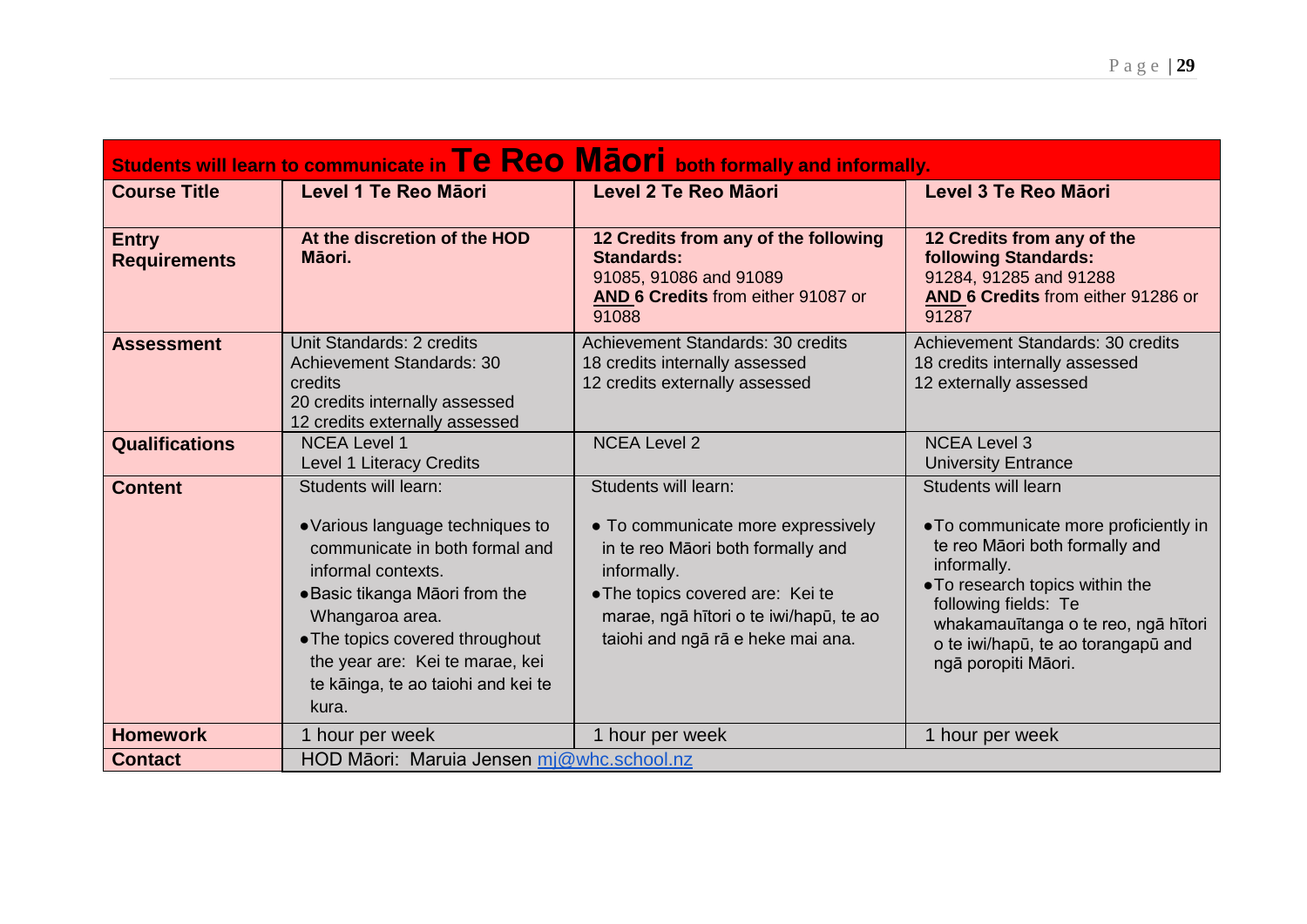**In Home Economics, students develop an understanding of the factors that influence the well-being of individuals and families within the home and community and of the actions people take to enhance and sustain those environments.**

| <b>Course Title</b>                 | <b>Level 1 Hospitality</b>                                                                                                                                                                                                                                                                                                        | <b>Level 2 Home Economics</b>                                                                                                                                                                                                                                                                             | <b>Level 3 Home Economics</b>                                                                                                                                                                                                                                                                                                             |
|-------------------------------------|-----------------------------------------------------------------------------------------------------------------------------------------------------------------------------------------------------------------------------------------------------------------------------------------------------------------------------------|-----------------------------------------------------------------------------------------------------------------------------------------------------------------------------------------------------------------------------------------------------------------------------------------------------------|-------------------------------------------------------------------------------------------------------------------------------------------------------------------------------------------------------------------------------------------------------------------------------------------------------------------------------------------|
| <b>Entry</b><br><b>Requirements</b> | <b>Interest in Hospitality - Cookery</b><br>skills.                                                                                                                                                                                                                                                                               | <b>Level 1 Literacy</b><br><b>Completion of Level 1 Hospitality</b><br><b>Cookery 1 standards (including US</b><br>497).                                                                                                                                                                                  | <b>Level 2 Home Economics or Health.</b><br><b>Completion of Level 2 Hospitality</b>                                                                                                                                                                                                                                                      |
| <b>Assessment</b>                   | Unit Standards: 22 credits<br><b>Achievement Standards: 4 credits</b><br>22 credits internally assessed<br>4 credits externally assessed                                                                                                                                                                                          | <b>Achievement Standards: 19 credits</b><br>15 credits internally assessed<br>4 credits externally assessed                                                                                                                                                                                               | <b>Achievement Standards: 19 credits</b><br>15 credits internally assessed<br>4 credits externally assessed                                                                                                                                                                                                                               |
| <b>Qualifications</b>               | <b>NCEA Level 1</b><br>Level Certificate in Cookery 1 &<br>З.                                                                                                                                                                                                                                                                     | <b>NCEA Level 2</b>                                                                                                                                                                                                                                                                                       | Level 3<br><b>University Entrance</b>                                                                                                                                                                                                                                                                                                     |
| <b>Content</b>                      | <b>Students will learn:</b><br>• To identify key roles in the<br>Hospitality industry.<br>• To demonstrate safe working<br>practices in a workplace<br>environment.<br>• Safe food handling practices.<br>• Food planning, preparation and<br>presentation across a variety of<br>contexts.<br>• Knife use, maintenance and care. | <b>Students will learn:</b><br>• To investigate a range of current<br>health and nutrition issues that<br>influence wellbeing.<br>• Make informed choices on how to<br>address issues such as specialised<br>diets for individuals, sustainable<br>practices and current national food<br>related issues. | <b>Students will learn:</b><br>• Evaluate current issues and theories<br>of nutrition,<br>• Identify and reflect on the factors<br>that influence people's choices and<br>behaviours.<br>• Analyse attitudes and values that<br>influence their own and society's<br>wellbeing<br>• Develop strategies to improve the<br>whole community. |
| <b>Homework</b>                     | <b>Nil</b>                                                                                                                                                                                                                                                                                                                        | <b>Nil</b>                                                                                                                                                                                                                                                                                                | <b>Nil</b>                                                                                                                                                                                                                                                                                                                                |
| <b>Contact</b>                      | <b>HOD Technology Mrs Robyn Grey</b>                                                                                                                                                                                                                                                                                              | rg@whc.school.nz                                                                                                                                                                                                                                                                                          |                                                                                                                                                                                                                                                                                                                                           |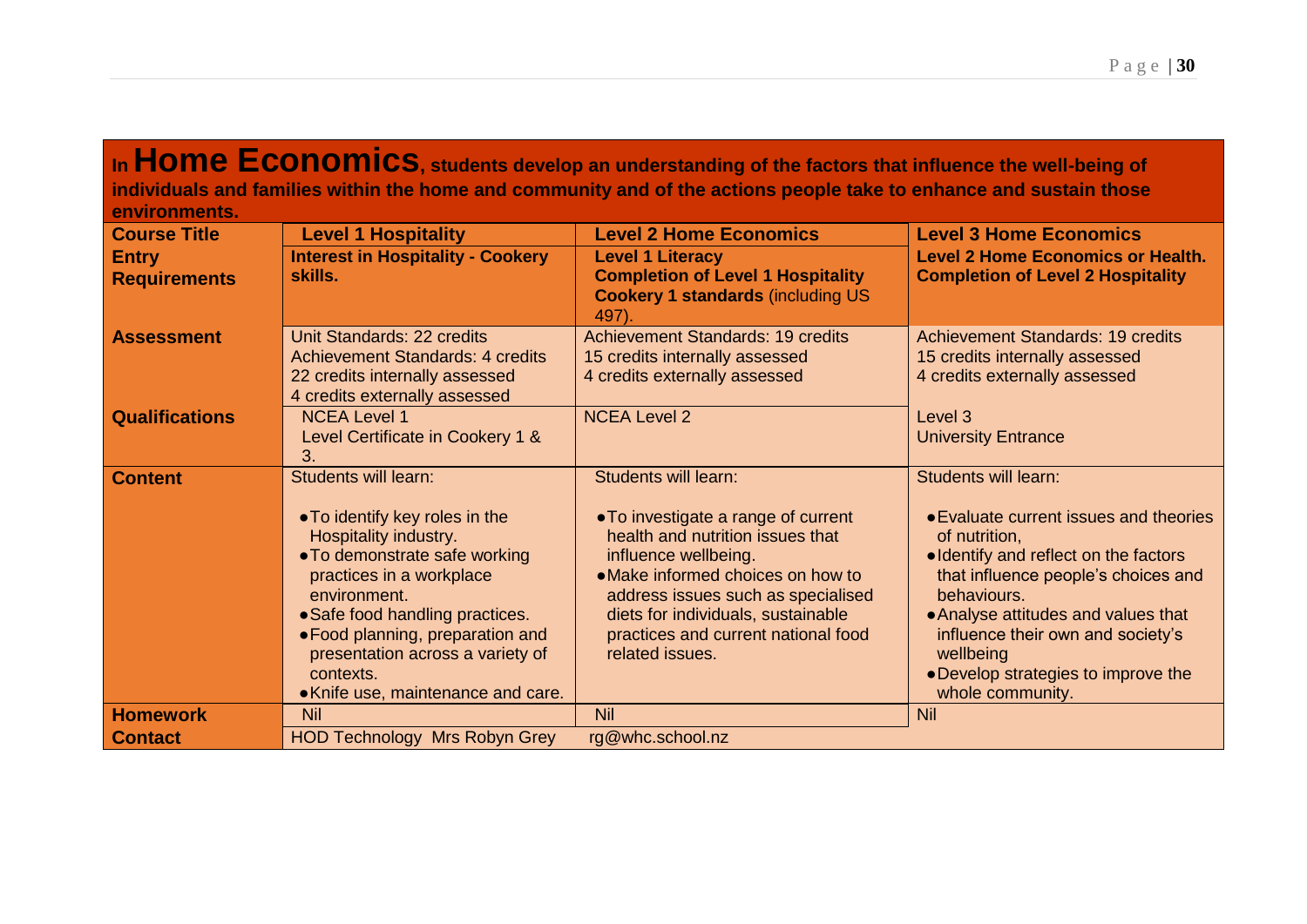**Design and Visual Communication allows students to explore and present ideas across a range of contexts. It allows them to develop freehand and instrumental drawing skills, and teachers them how to enhance the presentation of their design ideas.**

| <b>Course Title</b>                 | <b>Level 1-3 Design Media</b>                                                                                                                                                                                                                                                                                                                                    | <b>Level 1 Design &amp; Visual</b><br><b>Communication (DVC)</b>                                                                                                                                                                                                                                                                                                                            | <b>Level 2 Design &amp; Visual</b><br><b>Communication (DVC)</b>                                                                                                                                                                                                                                                                                                                                                     |
|-------------------------------------|------------------------------------------------------------------------------------------------------------------------------------------------------------------------------------------------------------------------------------------------------------------------------------------------------------------------------------------------------------------|---------------------------------------------------------------------------------------------------------------------------------------------------------------------------------------------------------------------------------------------------------------------------------------------------------------------------------------------------------------------------------------------|----------------------------------------------------------------------------------------------------------------------------------------------------------------------------------------------------------------------------------------------------------------------------------------------------------------------------------------------------------------------------------------------------------------------|
| <b>Entry</b><br><b>Requirements</b> | <b>Open</b>                                                                                                                                                                                                                                                                                                                                                      | <b>Open</b>                                                                                                                                                                                                                                                                                                                                                                                 | <b>Level 1 DVC or equivalent.</b>                                                                                                                                                                                                                                                                                                                                                                                    |
| <b>Assessment</b>                   | <b>Achievement Standards: 17</b><br>credits<br>17 credits internally assessed                                                                                                                                                                                                                                                                                    | <b>Achievement Standards: 19 credits</b><br>15 credits internally assessed<br>4 credits externally assessed                                                                                                                                                                                                                                                                                 | <b>Achievement Standards: 18 credits</b><br>12 credits internally assessed<br>6 credits externally assessed                                                                                                                                                                                                                                                                                                          |
| <b>Qualifications</b>               | NCEA Level 1, 2 or 3                                                                                                                                                                                                                                                                                                                                             | <b>NCEA Level 1</b>                                                                                                                                                                                                                                                                                                                                                                         | Level <sub>2</sub>                                                                                                                                                                                                                                                                                                                                                                                                   |
| <b>Content</b>                      | <b>Students will learn:</b><br>Knowledge of how to put<br>together a variety of media<br>presentations. This will<br>include web page design;<br>newsletters; flyers; news<br>reports; and school<br>magazines.<br>Students will be expected to<br>be able to interview and<br>report on the various<br>activities in the school and<br>community over the year. | <b>Students will learn:</b><br>To visually communicate intent<br>of designs through the use of<br>freehand / mechanical drawing<br>skills.<br>Use a variety of mediums and<br>$\bullet$<br>rendering techniques to explore<br>idea development.<br>Students will be able to elect<br>$\bullet$<br>their chosen study area - This<br>will include resistant / soft or<br>food manufacturing. | <b>Students will learn:</b><br>To develop communication<br>skills in a selected areas of<br>study. This will be determined<br>after the initial interviews at the<br>beginning of the year. Areas of<br>study include Design /<br>Resistance<br>Design / Textiles and Design /<br>Food Manufacturing.<br>The course will be made up of<br>compulsory elements as well as<br>a two term project of student<br>choice. |
| <b>Homework</b>                     | 1-2 hours per week                                                                                                                                                                                                                                                                                                                                               | 1-2 hours per week                                                                                                                                                                                                                                                                                                                                                                          | <b>Nil</b>                                                                                                                                                                                                                                                                                                                                                                                                           |
| <b>Contact</b>                      | <b>HOD Technology Mrs Robyn Grey</b>                                                                                                                                                                                                                                                                                                                             | rg@whc.school.nz                                                                                                                                                                                                                                                                                                                                                                            |                                                                                                                                                                                                                                                                                                                                                                                                                      |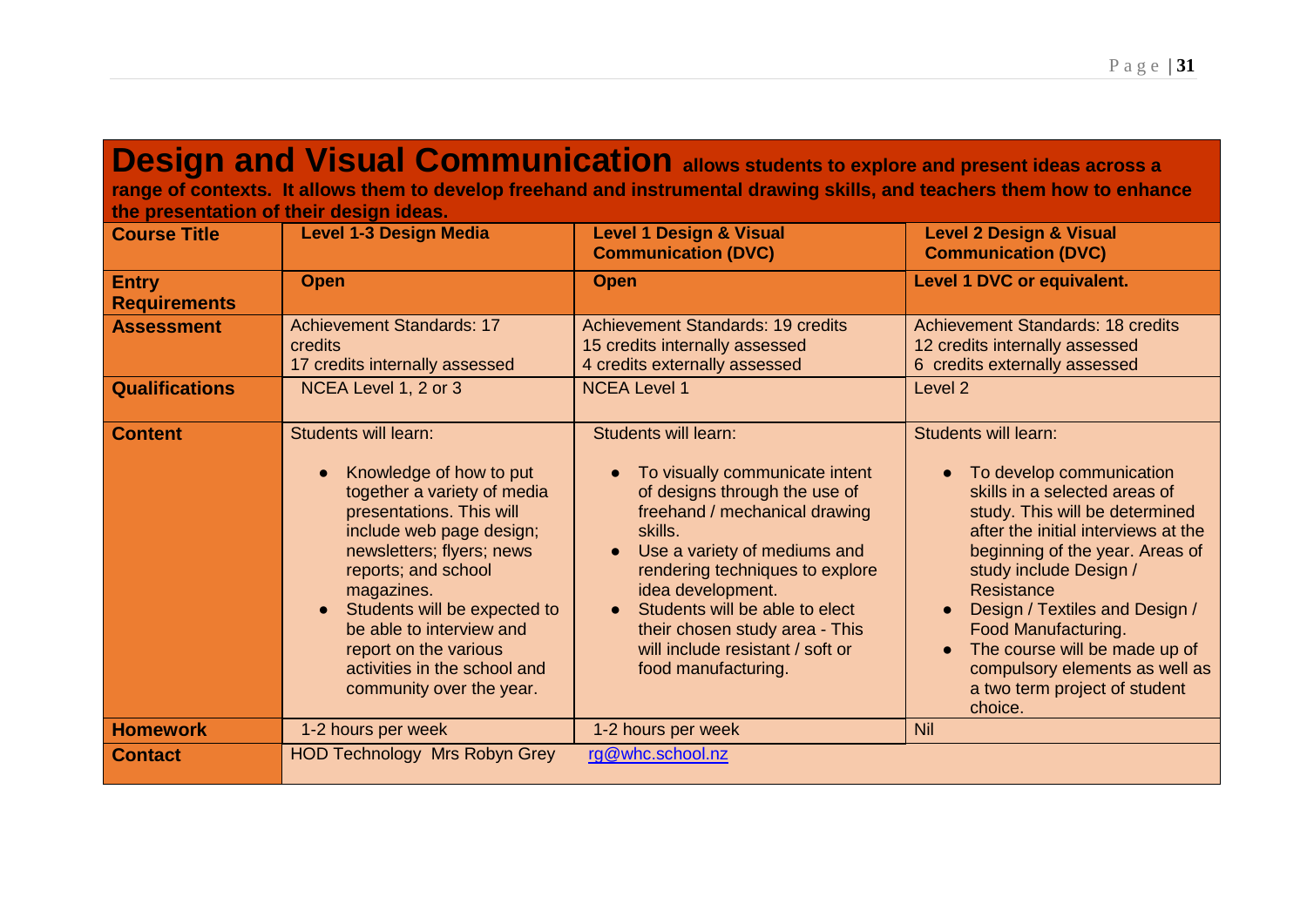#### **Computing focuses on the use of application tools such as word processing, spreadsheets, web design, presentations and desktop publishing.**

| <b>Course Title</b>                 | <b>L1 Computing</b>                                                                                                                                                                                                                                                                                                            | <b>Level 2 Computing</b>                                                                                                                                                                                                                                                                                                           |
|-------------------------------------|--------------------------------------------------------------------------------------------------------------------------------------------------------------------------------------------------------------------------------------------------------------------------------------------------------------------------------|------------------------------------------------------------------------------------------------------------------------------------------------------------------------------------------------------------------------------------------------------------------------------------------------------------------------------------|
| <b>Entry</b><br><b>Requirements</b> | <b>Open</b>                                                                                                                                                                                                                                                                                                                    | <b>Open</b>                                                                                                                                                                                                                                                                                                                        |
| <b>Assessment</b>                   | <b>Unit Standards: 17 credits</b><br>17 credits internally assessed                                                                                                                                                                                                                                                            | <b>Unit Standards: 17 credits</b><br>17 credits internally assessed                                                                                                                                                                                                                                                                |
| <b>Qualifications</b>               | <b>NCEA Level 1</b>                                                                                                                                                                                                                                                                                                            | <b>NCEA Level 2</b>                                                                                                                                                                                                                                                                                                                |
| <b>Content</b>                      | <b>Students will learn:</b><br>Produce photographic still images<br>$\bullet$<br>Produce desktop published documents<br>$\bullet$<br>Create and deliver presentations<br>$\bullet$<br>Create a webpage<br>$\bullet$<br>Use simple command sequences to produce<br>$\bullet$<br>a program<br>Produce a spreadsheet<br>$\bullet$ | <b>Students will learn:</b><br>Designing and producing desktop published documents<br>Creating and using spreadsheets<br>Creating and using a database<br>Creating a simple computer program<br>Creating a website using a dedicated web authoring<br>program<br>Producing a media application to use on a communication<br>device |
| <b>Homework</b>                     | 1 hour per week                                                                                                                                                                                                                                                                                                                | 1 hour per week                                                                                                                                                                                                                                                                                                                    |
| <b>Contact</b>                      | <b>Mrs Cairns-Cowan</b><br>cc@whc.school.nz                                                                                                                                                                                                                                                                                    |                                                                                                                                                                                                                                                                                                                                    |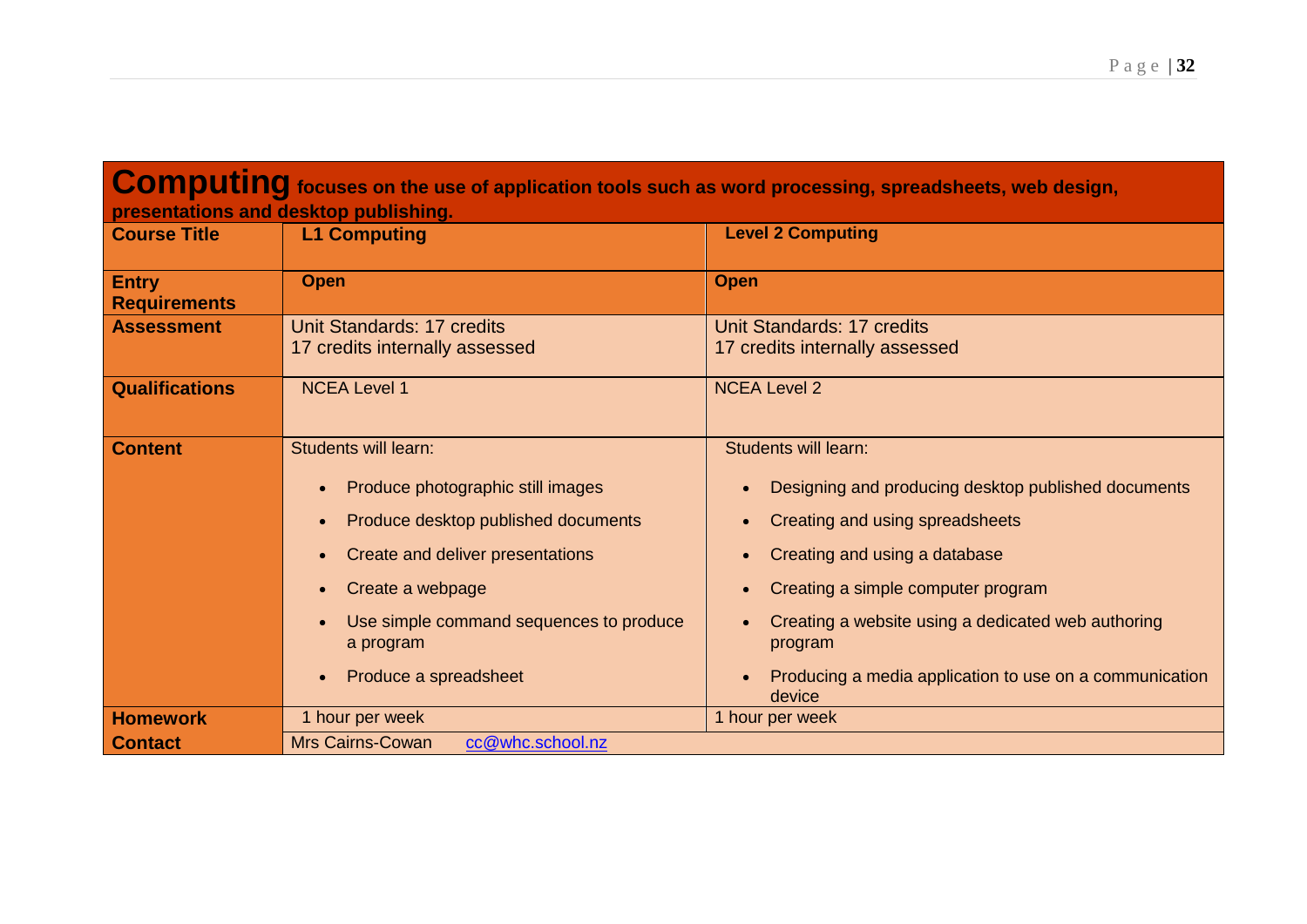### **Digital Technology studies the use of digital resources to effectively find, analyse, create, communicate, and use information in a digital context.**

| <b>Course Title</b>                 | <b>L1 Digital Technology</b>                                                                                                                                                                                                                                                                                                     | <b>Level 2 Digital Technology</b>                                                                                                                                                                                                                                     |
|-------------------------------------|----------------------------------------------------------------------------------------------------------------------------------------------------------------------------------------------------------------------------------------------------------------------------------------------------------------------------------|-----------------------------------------------------------------------------------------------------------------------------------------------------------------------------------------------------------------------------------------------------------------------|
| <b>Entry</b><br><b>Requirements</b> | <b>Open</b>                                                                                                                                                                                                                                                                                                                      | <b>Open</b>                                                                                                                                                                                                                                                           |
| <b>Assessment</b>                   | <b>Achievement Standards: 15 credits</b><br>12 credits internally assessed<br>3 credits externally assessed                                                                                                                                                                                                                      | <b>Achievement Standards: 15 credits</b><br>11 credits internally assessed<br>4 credits externally assessed                                                                                                                                                           |
| <b>Qualifications</b>               | <b>NCEA Level 1</b>                                                                                                                                                                                                                                                                                                              | <b>NCEA Level 2</b>                                                                                                                                                                                                                                                   |
| <b>Content</b>                      | <b>Students will learn:</b><br>Learn about information management<br>$\bullet$<br>Learn about different types of digital media<br>$\bullet$<br>Produce a specific digital media outcome<br>$\bullet$<br>Use programming language to write a basic<br>$\epsilon$<br>program<br>Be able to do basic personal computer<br>servicing | <b>Students will learn:</b><br>Demonstrate understanding of advanced concepts of<br>digital media and produce a digital media outcome<br>Construct a plan for an advanced computer program<br>Demonstrate understanding of advanced concepts<br>from computer science |
| <b>Homework</b>                     | 1 hour per week                                                                                                                                                                                                                                                                                                                  | 1 hour per week                                                                                                                                                                                                                                                       |
| <b>Contact</b>                      | <b>Mrs Cairns-Cowan</b><br>cc@whc.school.nz                                                                                                                                                                                                                                                                                      |                                                                                                                                                                                                                                                                       |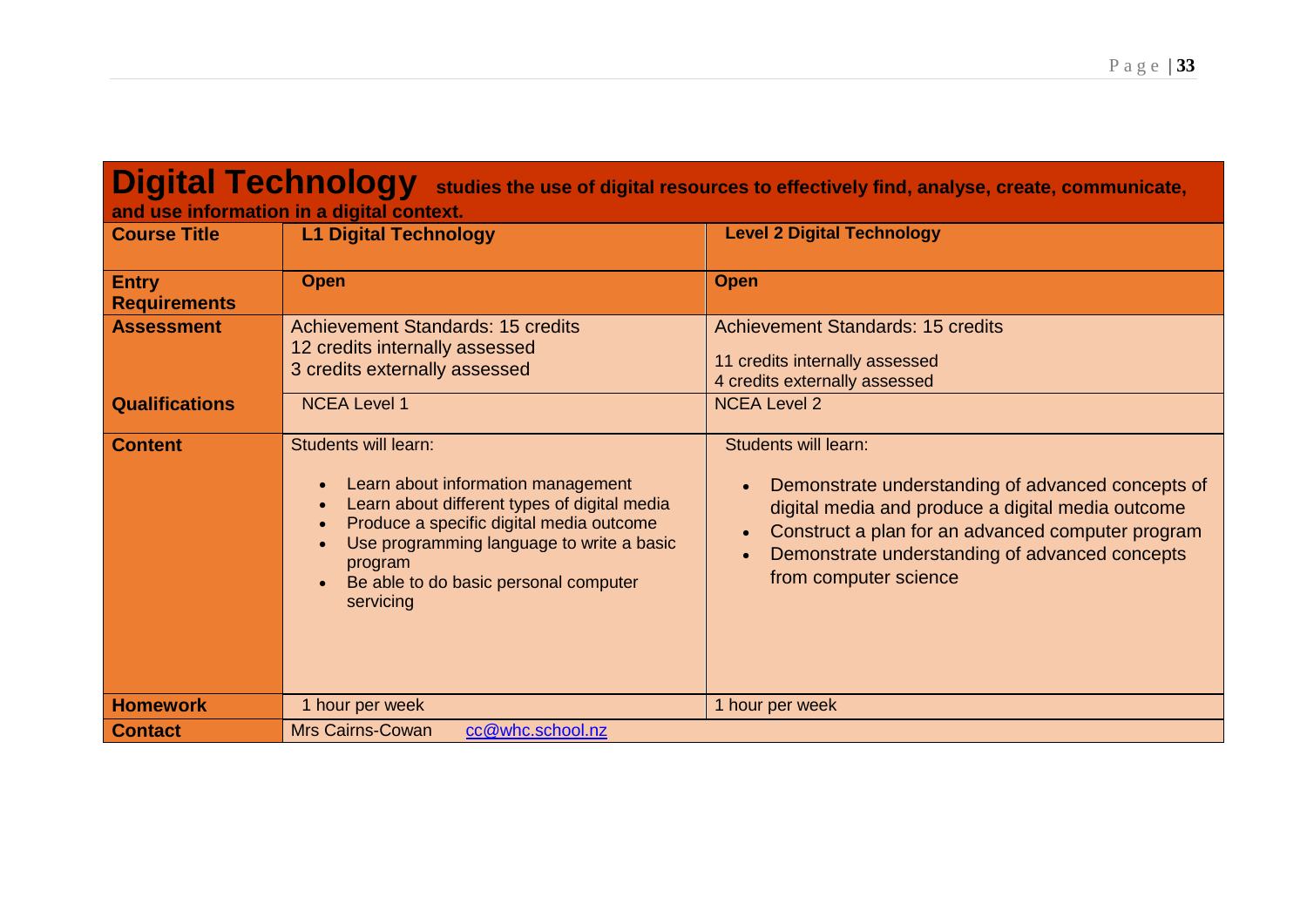| Art is the study of different painting, photography and design techniques and understanding how to create effects |                                  |               |        |  |
|-------------------------------------------------------------------------------------------------------------------|----------------------------------|---------------|--------|--|
| using a range of brush, paint and printmaking tools.                                                              |                                  |               |        |  |
| $COMICA$ Title                                                                                                    | $\frac{1}{2}$ over $\frac{1}{2}$ | $1$ and 2 Art | 100028 |  |

| <b>Course Title</b>                        | <b>Level 1 Art</b>                                                                                                                                                                                                                                                                                                                                                            | <b>Level 2 Art</b>                                                                                                                                                                                                                                                                                                                                                              | <b>Level 3 Art</b>                                                                                                                                                                                                                                                                                                                                                         |
|--------------------------------------------|-------------------------------------------------------------------------------------------------------------------------------------------------------------------------------------------------------------------------------------------------------------------------------------------------------------------------------------------------------------------------------|---------------------------------------------------------------------------------------------------------------------------------------------------------------------------------------------------------------------------------------------------------------------------------------------------------------------------------------------------------------------------------|----------------------------------------------------------------------------------------------------------------------------------------------------------------------------------------------------------------------------------------------------------------------------------------------------------------------------------------------------------------------------|
| <b>Entry</b><br><b>Requirements</b>        | <b>Open</b>                                                                                                                                                                                                                                                                                                                                                                   | <b>Completion of Level 1 art board</b>                                                                                                                                                                                                                                                                                                                                          | <b>Completion of Level 2 art board</b>                                                                                                                                                                                                                                                                                                                                     |
| <b>Assessment</b><br><b>Qualifications</b> | <b>Achievement Standards: 16 credits</b><br>12 credits internally assessed<br>4 credits externally assessed<br><b>NCEA Level 1</b>                                                                                                                                                                                                                                            | <b>Achievement Standards: 16 credits</b><br>12 credits internally assessed<br>4 credits externally assessed<br><b>NCEA Level 2</b>                                                                                                                                                                                                                                              | <b>Achievement Standards: 18 credits</b><br>14 credits internally assessed<br>4 credits externally assessed<br><b>NCEA Level 3</b>                                                                                                                                                                                                                                         |
|                                            |                                                                                                                                                                                                                                                                                                                                                                               |                                                                                                                                                                                                                                                                                                                                                                                 | <b>University Entrance</b>                                                                                                                                                                                                                                                                                                                                                 |
| <b>Content</b>                             | <b>Students will learn:</b><br>Drawing skills and<br>conventions in wet & dry<br>media. (Students will record<br>subject matter in<br>pencil/ink/paint)<br>Complete an organized<br>related body of art pieces in<br>different media (Students<br>will find a theme and make<br>art relating to that theme in<br>pencil, ink, paint,<br>photography, print,<br>sculpture etc) | <b>Students will learn:</b><br>Learn methods and ideas<br>from Art practice in<br>Painting/Photography/Desig<br>n (Students will study<br>artist's models and their<br>techniques to extend their<br>practice and understanding)<br>Complete an organized<br>related body of art pieces<br>specifically in<br>Painting/Photography/Desig<br>n to show understanding of<br>media | Students will learn:<br>Drawing skills to show in-<br>depth knowledge of Art<br>practice in chosen field<br>(Students will use Art<br>skills/understanding for a<br>specific thematic purpose)<br>Complete an organized<br>related body of art pieces<br>specifically in<br>Painting/Photography/Desig<br>n successfully combines<br>understanding of media and<br>content |
| <b>Homework</b>                            | Two hours a week drawing                                                                                                                                                                                                                                                                                                                                                      | Two hours a week drawing                                                                                                                                                                                                                                                                                                                                                        | Two hours a week drawing                                                                                                                                                                                                                                                                                                                                                   |
| <b>Contact Details</b>                     | HOD Art Mr T. Reed: tr@whc.school.nz                                                                                                                                                                                                                                                                                                                                          |                                                                                                                                                                                                                                                                                                                                                                                 |                                                                                                                                                                                                                                                                                                                                                                            |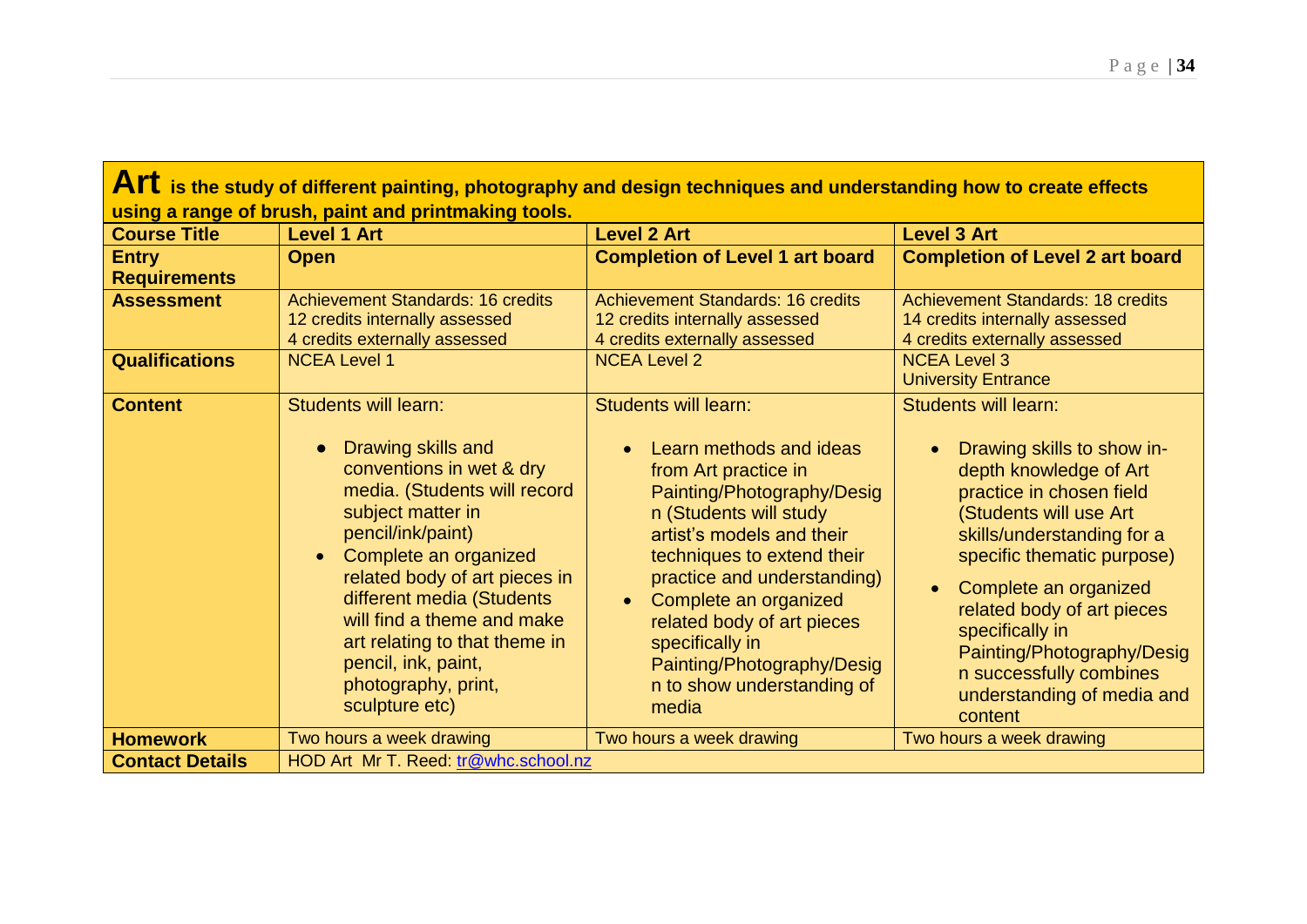**The Music Theory course develops a wide range of practical and theoretical skills, giving an opportunity for creative musicianship through composition and performance. The musical knowledge component demands analytical and advanced music theory skills.**

| <b>Course Title</b>                 | <b>Level 1 Music Theory</b>                                                                                                                                                                                                                                                                                                       | <b>Level 2 Music Theory</b>                                                                                                                                                                                                                                                                                                                                                | <b>Level 3 Music Theory</b>                                                                                                                                                                                                                                                                                                               |
|-------------------------------------|-----------------------------------------------------------------------------------------------------------------------------------------------------------------------------------------------------------------------------------------------------------------------------------------------------------------------------------|----------------------------------------------------------------------------------------------------------------------------------------------------------------------------------------------------------------------------------------------------------------------------------------------------------------------------------------------------------------------------|-------------------------------------------------------------------------------------------------------------------------------------------------------------------------------------------------------------------------------------------------------------------------------------------------------------------------------------------|
| <b>Entry</b><br><b>Requirements</b> | <b>Completion of Y10 Music or the</b><br>approval of Head of Department                                                                                                                                                                                                                                                           | <b>Completion of Level 1 Music</b><br>Theory or the approval of Head of                                                                                                                                                                                                                                                                                                    | <b>Completion of Level 2 Music Theory</b><br>or the approval of Head of                                                                                                                                                                                                                                                                   |
|                                     |                                                                                                                                                                                                                                                                                                                                   | <b>Department</b>                                                                                                                                                                                                                                                                                                                                                          | <b>Department</b>                                                                                                                                                                                                                                                                                                                         |
| <b>Assessment</b>                   | <b>Achievement Standards: 16 credits</b><br><b>Unit Standards: 8 credits</b><br>20 credits internally assessed<br>4 credits externally assessed                                                                                                                                                                                   | <b>Achievement Standards: 10 credits</b><br>Unit Standards: 12 credits<br>20 credits internally assessed<br>4 credits externally assessed                                                                                                                                                                                                                                  | <b>Achievement Standards: 6 credits</b><br>Unit Standards: 12 credits<br>15 credits internally assessed<br>3 credits externally assessed                                                                                                                                                                                                  |
| <b>Qualifications</b>               | <b>NCEA Level 1</b>                                                                                                                                                                                                                                                                                                               | <b>NCEA Level 2</b>                                                                                                                                                                                                                                                                                                                                                        | <b>NCEA Level 3</b><br><b>University Entrance</b>                                                                                                                                                                                                                                                                                         |
| <b>Content</b>                      | <b>Students will learn:</b><br>Demonstrating understanding<br>around sound technologies<br>Demonstrating understanding<br>around Digital Audio<br><b>Workstations</b><br>Compose two songs as a<br>member of a group<br>Learn the fundamentals of<br>music theory<br><b>Research to contrasting</b><br>$\bullet$<br>musical works | <b>Students will learn:</b><br>Sound technologies and using<br>control and enhancement<br>processors.<br>The development and usage<br>of music technology<br>equipment and techniques<br>Apply knowledge of electronic<br>music production and music<br>notation application<br>Compose two songs as a<br>member of a group<br>Research an aspect of New<br>Zealand music. | <b>Students will learn:</b><br>Select and apply a range of<br>$\bullet$<br>processes to enhance sound in<br>a performance context.<br>Operate music sequencing and<br>$\bullet$<br>editing application for a music<br>or performing arts situation;<br>and operate music notation<br>application.<br>Research a music topic.<br>$\bullet$ |
| <b>Homework</b>                     | Two hours a week drawing                                                                                                                                                                                                                                                                                                          | Two hours a week drawing                                                                                                                                                                                                                                                                                                                                                   | Two hours a week drawing                                                                                                                                                                                                                                                                                                                  |
| <b>Contact Details</b>              | HOD Music Mr. Christian MacDonald cm@whc.school.nz                                                                                                                                                                                                                                                                                |                                                                                                                                                                                                                                                                                                                                                                            |                                                                                                                                                                                                                                                                                                                                           |